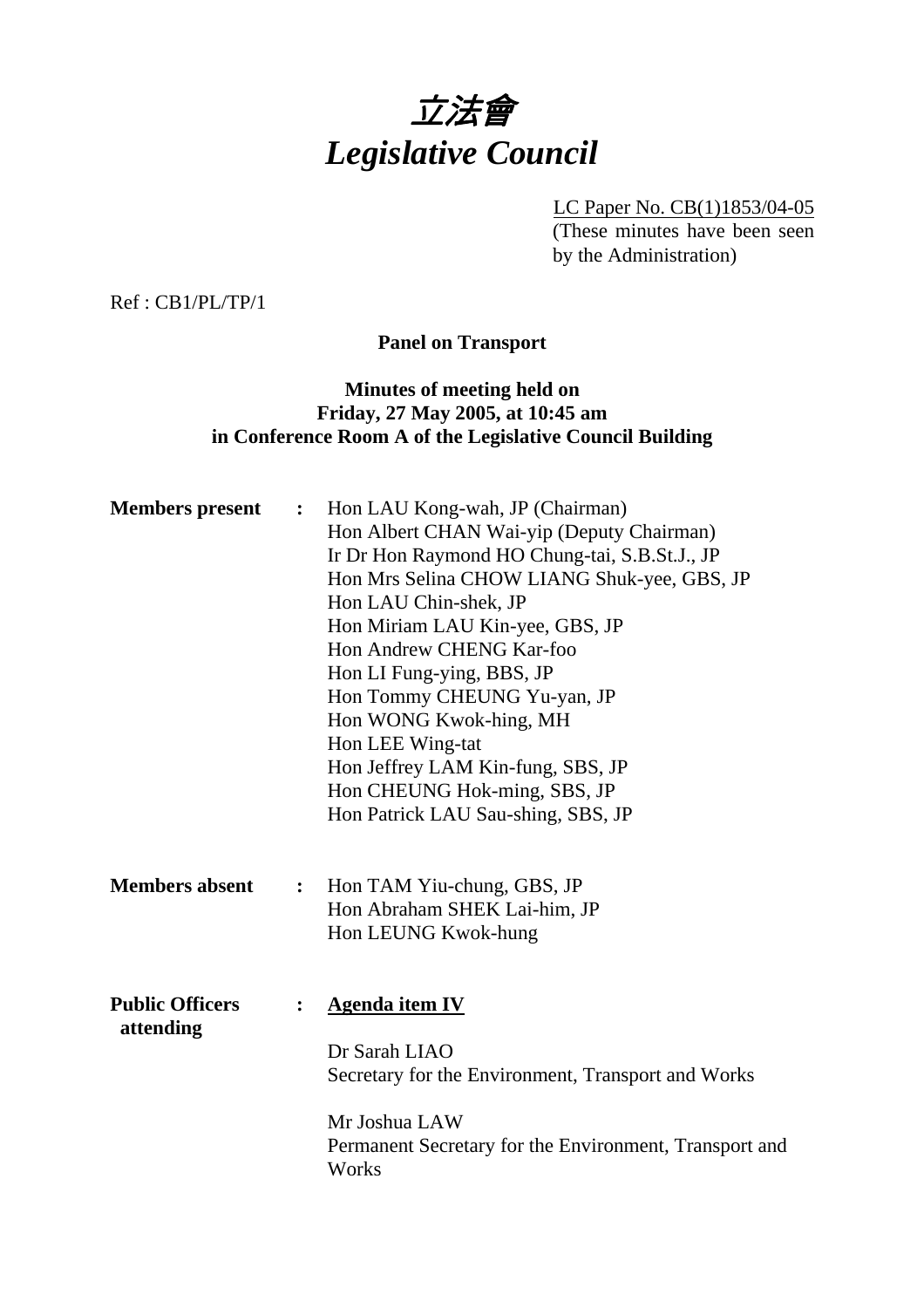Mr Thomas CHOW Deputy Secretary for the Environment, Transport and Works

Ms Ava CHIU Principal Assistant Secretary for the Environment, Transport and Works

Mr C K MAK Director of Highways

Mr C H LAM Project Manager – Hong Kong – Zhuhai – Macao Bridge HK Highways Department

#### **Agenda item V**

Ms Annie CHOI Deputy Secretary for the Environment, Transport and Works

Mr Clement LAU Assistant Secretary for the Environment, Transport and Works

Mr WOO Kin-ming Chief Electrical & Mechanical Engineer/ General Legislation Electrical & Mechanical Services Department

#### **Agenda item VI**

Ms Annie CHOI Deputy Secretary for the Environment, Transport and Works

Mr Donald NG Principal Assistant Secretary for the Environment, Transport and Works

Mr Don HO Assistant Commissioner for Transport/ Management and Paratransit

Miss Amy CHOW Acting Assistant Commissioner for Transport/ Administration & Licensing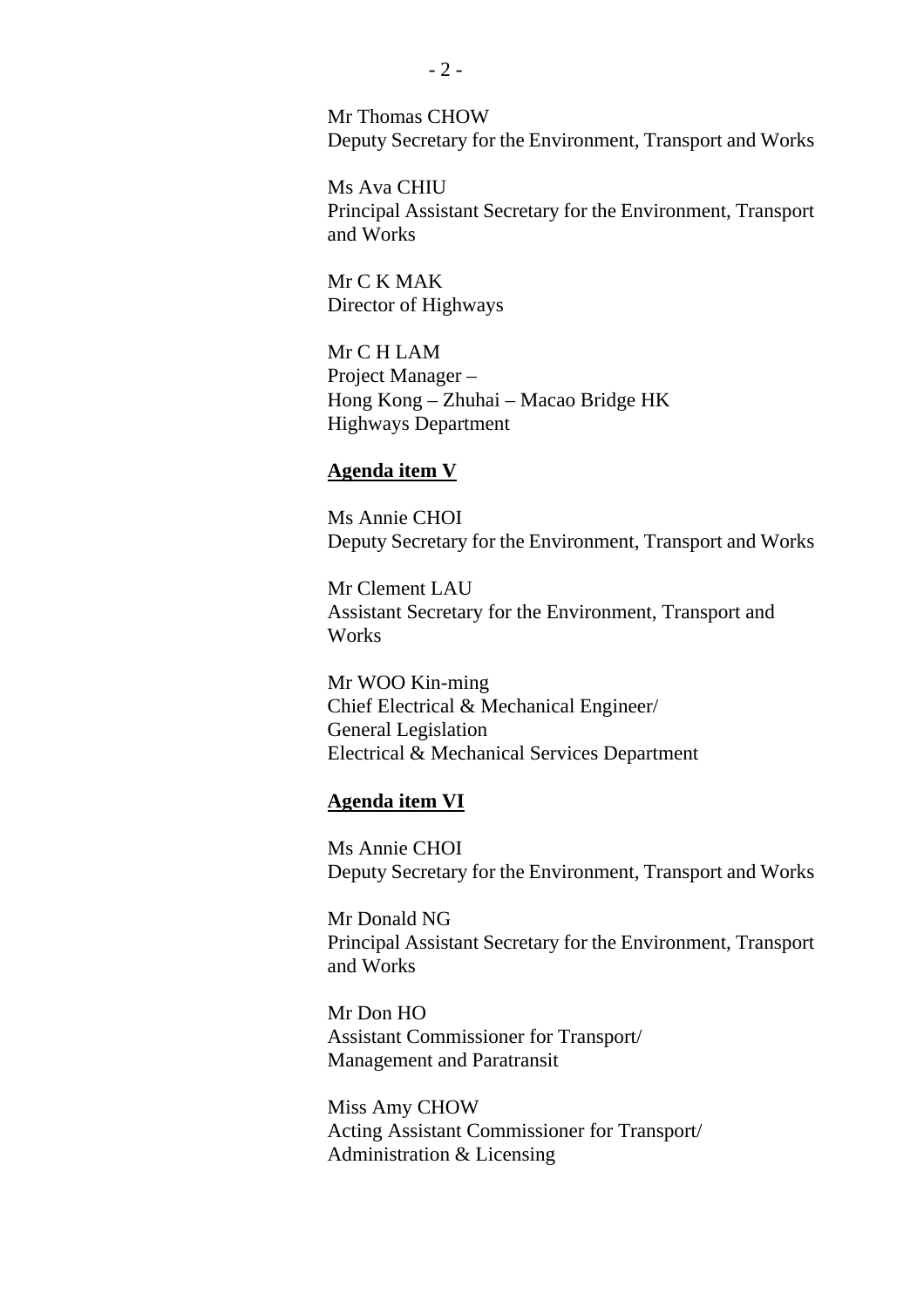|                                           | Mr David CHIU<br>Assistant Director of Immigration<br>(Enforcement and Liaison) |
|-------------------------------------------|---------------------------------------------------------------------------------|
| <b>Clerk in attendance :</b> Mr Andy LAU  | Chief Council Secretary (1)2                                                    |
| <b>Staff in attendance : Ms Anita SIT</b> | Senior Council Secretary (1)9                                                   |
|                                           | Miss Winnie CHENG<br>Legislative Assistant (1)5                                 |

**I Confirmation of minutes and matters arising**  (LC Paper No. CB(1)1563/04-05 - Minutes of the meeting held on 18 March 2005)

The minutes of the meeting held on 18 March 2005 were confirmed.

Proposed research on the experience of other places in the construction and operation of tolled tunnels and roads

2. The Chairman said that the Subcommittee to Study the Eastern Harbour Crossing Ordinance (Amendment of Schedule) Notice 2005 had requested this Panel to follow up the issues relating to the toll increase of the Eastern Harbour Crossing (EHC). He also noticed that some academics had expressed views on the matter through articles published in the press. He had requested the Administration to provide its response to the academics' views and the reply from the Administration was awaited. Since the subject involved a number of issues and some were rather complicated, he proposed that to facilitate the Panel's future deliberation on the subject, the Research and Library Services Division of the Legislative Council Secretariat (RLSD) be requested to conduct a research study, for which he had made some suggestions on the objective and issues to be covered as per his letter tabled. He requested members to give views on his proposal.

3. Ms Miriam LAU said that she agreed to the proposal. In this connection, she suggested that the Administration should be urged to speed up the related work and report to the Panel, at the earliest opportunity, on measures to improve the distribution of traffic among the three road harbour crossings and the outcome of the discussions with the two tunnel companies on the matter. Members agreed to write to the Administration for the purpose.

Clerk Admin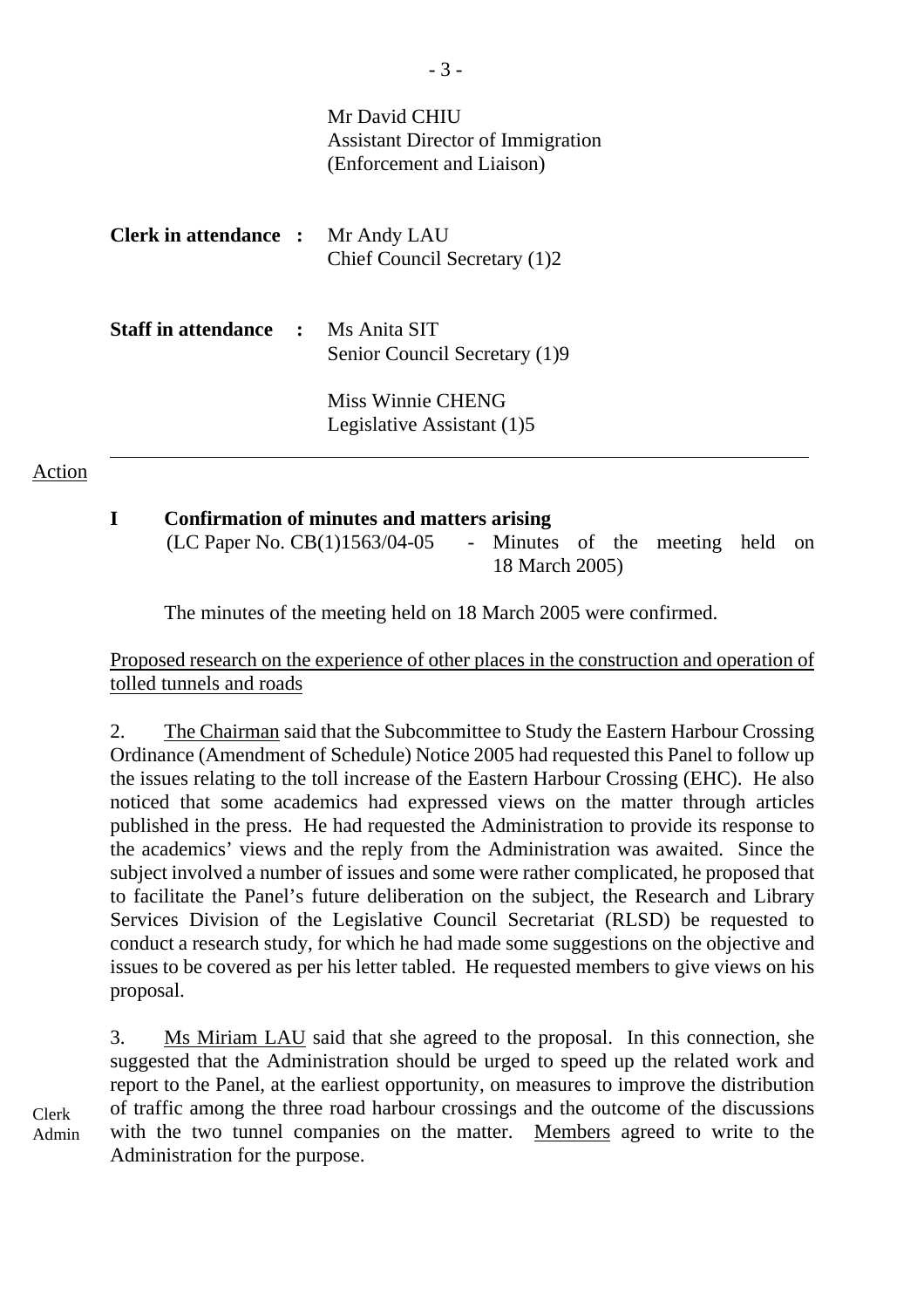4. Members agreed to the Chairman's proposal to conduct a research study on the experience of other places in the construction and operation of tolled tunnels and roads. The Clerk advised that RLSD would prepare a draft research outline for the Panel's consideration at the next regular meeting.

| $\mathbf H$<br><b>Information papers issued since last meeting</b> |                                                                                                                                                                                                                            |
|--------------------------------------------------------------------|----------------------------------------------------------------------------------------------------------------------------------------------------------------------------------------------------------------------------|
| (LC Paper No. CB(1)1458/04-05(01)                                  | Submission from the Chairman of<br>$\equiv$<br>the Traffic and Transport Committee<br>of the Tuen Mun District Council<br>regarding the standard used<br>for<br>determining the frequency<br>of<br>franchised bus services |
| LC Paper No. $CB(1)1594/04-05(01)$                                 | - Administration's<br>response<br>to<br>submission from Tuen Mun District<br>council on frequency of franchised<br>bus services circulated vide LC<br>Paper No. CB(1)1458/04-05(01)                                        |
| LC Paper No. $CB(1)1459/04-05(01)$                                 | - Referral from Legislative Council<br>Members' meeting with Islands<br>District Council on 3 February 2005<br>regarding the frequency and fares of<br>outlying island ferries                                             |
| LC Paper No. $CB(1)1502/04-05(01)$                                 | - Referral from Legislative Council<br>Members' meeting with Southern<br>District Council on 7 April 2005<br>regarding the development of<br>transport infrastructure facilities in<br>the Southern District               |
| LC Paper No. $CB(1)1603/04-05(01)$                                 | Referral from Legislative Council<br>Members' meeting with Sai Kung<br>District Council on 7 April 2005<br>regarding "Taxi Pooling"                                                                                        |
| LC Paper No. $CB(1)1607/04-05(01)$                                 | - Information paper on "Replacement<br>Sailing<br>Information Display<br>of<br>Systems at Cross-boundary Ferry<br>Terminals" provided<br>by<br>the<br>Administration                                                       |
| LC Paper No. $CB(1)1611/04-05(01)$                                 | Information paper on "Procurement<br>$\blacksquare$<br>of Specialised Vehicles for Route 8<br>Control Area" provided by the<br>Administration                                                                              |
| LC Paper No.                                                       | - Letters dated 4 and 6 May 2005 from                                                                                                                                                                                      |
| $CB(1)1618/04-05(01)$ and $(02)$                                   | Democratic Alliance for Betterment<br>of Hong Kong regarding the toll<br>of<br>Eastern<br>increase<br>Harbour                                                                                                              |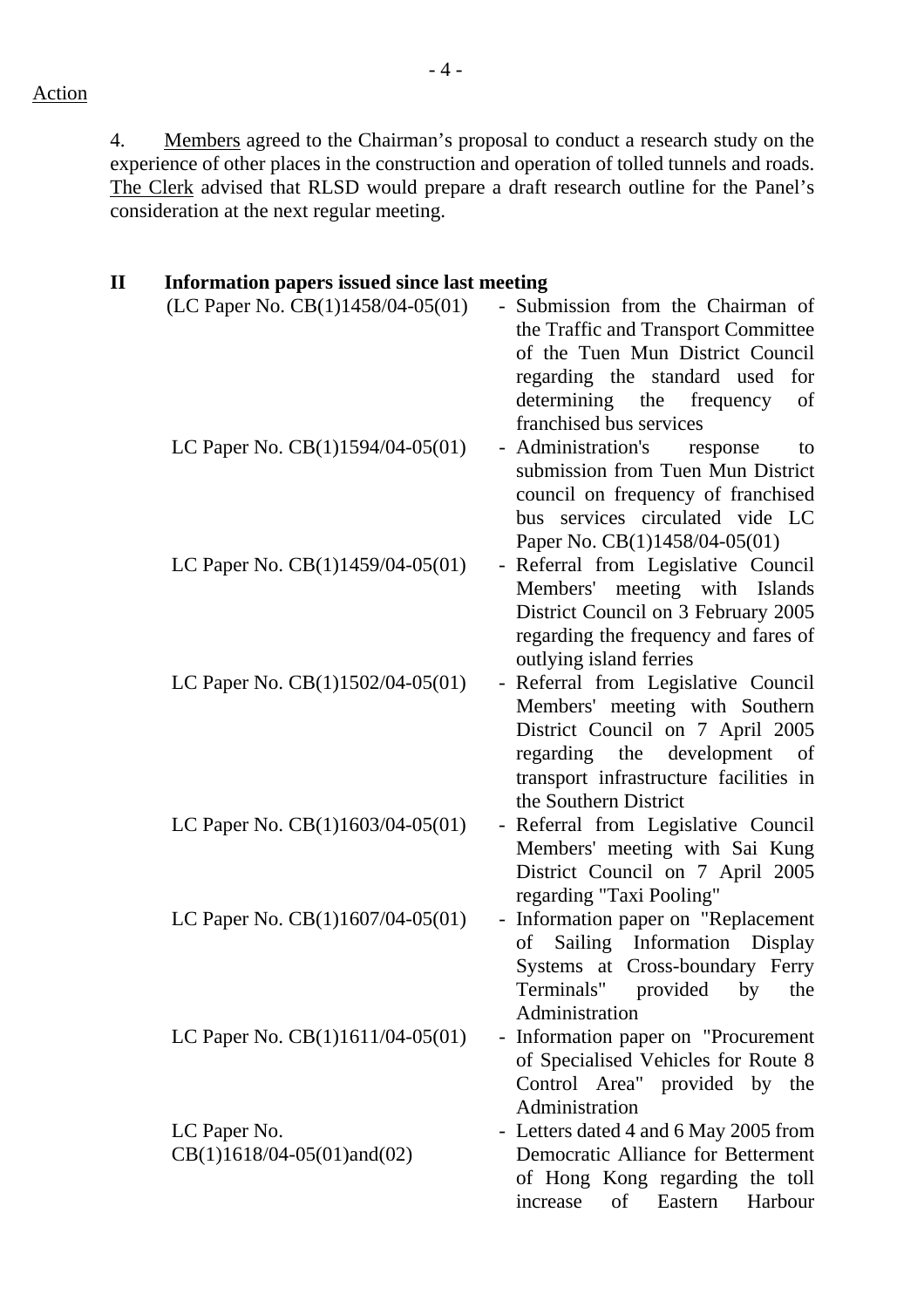| LC Paper No. CB(1)1618/04-05(03) | Crossing and related issues<br>- Letter from the New Hong Kong<br>Tunnel Company Limited providing<br>the company's response to the letter<br>from Democratic Alliance for |
|----------------------------------|----------------------------------------------------------------------------------------------------------------------------------------------------------------------------|
| LC Paper No. CB(1)1617/04-05(01) | Betterment of Hong Kong dated 6<br>May 2005<br>- A complaint made by a member of<br>the public regarding the traffic<br>incident on 9 May 2005)                            |

5. Members noted the information papers issued since last meeting.

# **III Items for discussion at the next meeting scheduled for 24 June 2005**

| (LC Paper No. CB(1)1605/04-05(01)  | - List of outstanding items<br>for    |
|------------------------------------|---------------------------------------|
|                                    | discussion                            |
| LC Paper No. $CB(1)1605/04-05(02)$ | - List of follow-up actions           |
| LC Paper No. $CB(1)1457/04-05(01)$ | - A letter dated 3 May 2005 from Hon  |
|                                    | Andrew CHENG Kar-foo requesting       |
|                                    | that the Panel discuss the subject of |
|                                    | providing concessionary<br>public     |
|                                    | transport fares at 50% for the        |
|                                    | disabled who are eligible for         |
|                                    | receiving the disability allowance    |
|                                    | under the Social Security Allowance   |
|                                    | Scheme)                               |

6. Members agreed that the following items proposed by the Administration would be discussed at the next meeting scheduled for 24 June 2005-

- (a) Tseung Kwan  $O -$  Lam Tin Tunnel;
- (b) Revision of Government's Transport-related Fees and Charges; and
- (c) Proposed reduction of embarkation fee for cross-boundary ferry terminals.

7. Mr CHENG Kar-foo referred to his letter dated 3 May 2005 conveying Mr CHEUNG Chiu-hung's request that the Panel discuss the subject of providing concessionary public transport fares at 50% for the disabled who were eligible for receiving the disability allowance under the Social Security Allowance Scheme. Mr CHENG suggested and members agreed that the subject be discussed at the regular meeting of the Panel in July 2005.

### **IV Progress update on Hong Kong – Zhuhai – Macao Bridge**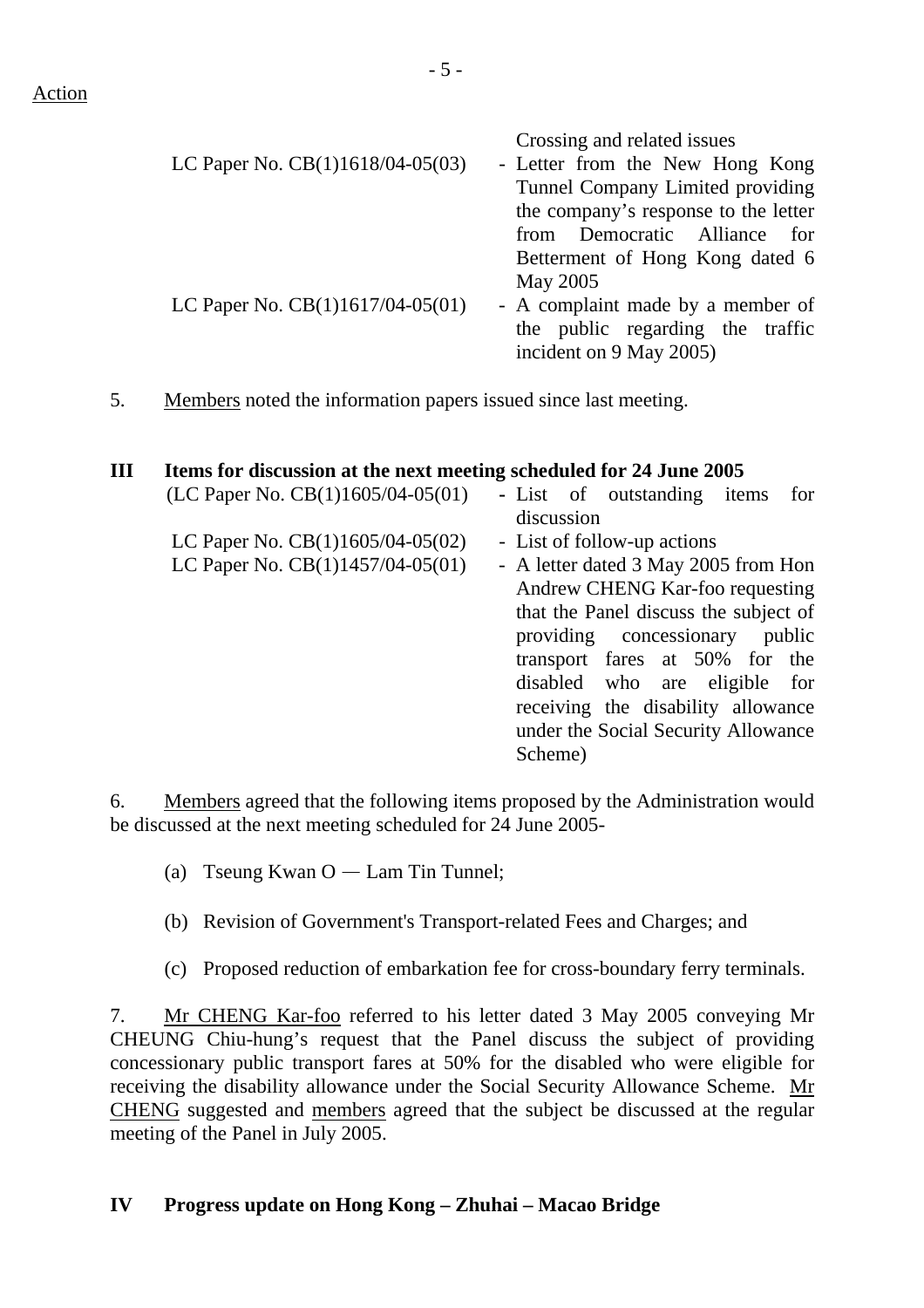$(LC$  Paper No.  $CB(1)1605/04-05(03)$  - Information paper provided by the Administration)

### 8. Members noted the following papers tabled at the meeting –

- (a) presentation materials on Hong Kong Zhuhai Macao Bridge and North Lantau Highway Connection provided by the Administration;
- (b) submission from Hong Kong Islands District Association on Hong Kong Zhuhai - Macao Bridge; and
- (c) submission from Tai O Rural Committee on Hong Kong Zhuhai Macao Bridge.

(*Post-meeting note*: The above papers were issued vide LC Paper No. CB(1)1658/04-05 on 30 May 2005.)

9. The Secretary for the Environment, Transport and Works (SETW) said that the Hong Kong – Zhuhai – Macao Bridge (HZMB) was a land transport link between the Hong Kong Special Administrative Region (HKSAR) and the Pearl River West, which would contribute to the development of tourism, logistics, finance and trade in the HKSAR, reinforce its status as an international shipping and aviation centre, and promote the economic integration between the HKSAR and the Pearl River West. She then updated members on the progress of the advance work for HZMB and the North Lantau Highway Connection (NLHC). The salient points were as follows –

- (a) The Hong Kong community at large was in support of the construction of HZMB and had called for early implementation of the project.
- (b) The various alignment options for HZMB, which were broadly classified into three categories – Northern Alignment, Southern Alignment and Extreme Southern Alignment, put forward by the of China Highway Planning and Design Institute (HPDI) had been examined and discussed in detail by experts from the Mainland, Hong Kong and Macao during an Expert Panel Meeting on the HZMB Alignment organized by the National Development and Reform Commission in April 2005. The Expert Panel Meeting recommended the Northern bridge-cum-tunnel Alignment with landings at San Shek Wan, Gongbei and A Pérola for consideration by the three governments.
- (c) The Central Government had on a number of occasions expressed its hope that construction of HZMB could commence as soon as possible.
- (d) According to the current schedule, the HZMB Advance Work Co-ordination Group (AWCG) would submit the finalized feasibility study report to the Central Government in June 2005. It was anticipated that it would take the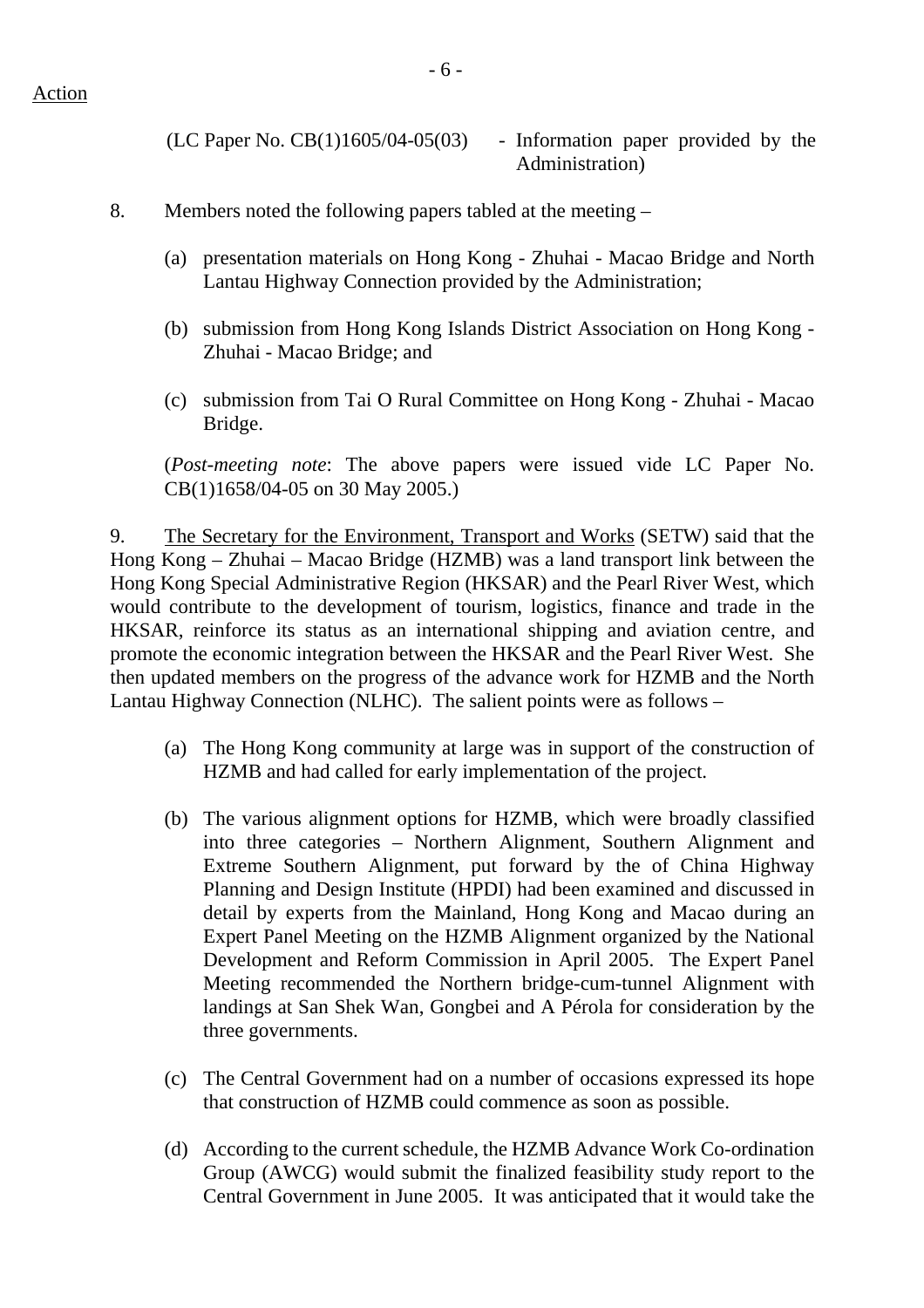- 7 -

Central Government a few months to consider the report. Upon endorsement of the report by the Central Government, the HZMB project would proceed to the design stage.

(e) To enable the conceptual design for the HZMB to commence without unnecessary delay, the Administration planned to make a funding application to the Public Works Subcommittee in June 2005 for the conceptual design and certain essential technical studies at an estimated cost of \$26.8 million (HKSAR's share) for employing consultants.

10. With the aid of Powerpoint, the Director of Highways (DHy) briefed members on the Northern Alignment proposed to be adopted for the HZMB and the alignment options for NLHC. He highlighted the following –

- (a) Among the various alignment options studied, the Northern Alignment was considered the best option having regard to its effectiveness in achieving the intended functions of HZMB, its cost-effectiveness, as well as the fact that it would cause the least disturbance to the natural shoreline of Lantau.
- (b) Conservation of dolphins had all along been a major consideration in planning the HZMB. In this regard, the studies had made reference to overseas experience, particularly the impacts of the construction activities and the existence of bridges on dolphins' habitat in three places, namely Chesapeake Bay, Florida Keys in the United States and Moray Firth in Scotland.
- (c) The Northern Alignment would have the least impact on the dolphins' habitat in Hong Kong waters.
- (d) As regards NLHC connecting HZMB to the existing road network, various alignment options had been investigated. For the NLHC section west of the airport, preliminary assessment revealed that the option in the form of a viaduct along the Airport Channel would have less environmental impacts than the other options. It would also be compatible with the preferred Hong Kong landing point of the HZMB at San Shek Wan. For the eastern section of the NLHC, out of the alignments studied, four alignment options were found worthy of further exploration. Each of these options had its relative merits, as set out in Annex D to the Administration's paper.
- (e) The Administration planned to consult the Islands District Council on the HZMB and NLHC projects after this Panel meeting.

### Impacts on dolphins

11. Mr WONG Kwok-hing, Mr Jeffrey LAM and Mr Albert CHAN expressed concern about the impacts of the HZMB project on the dolphins inhabiting in the waters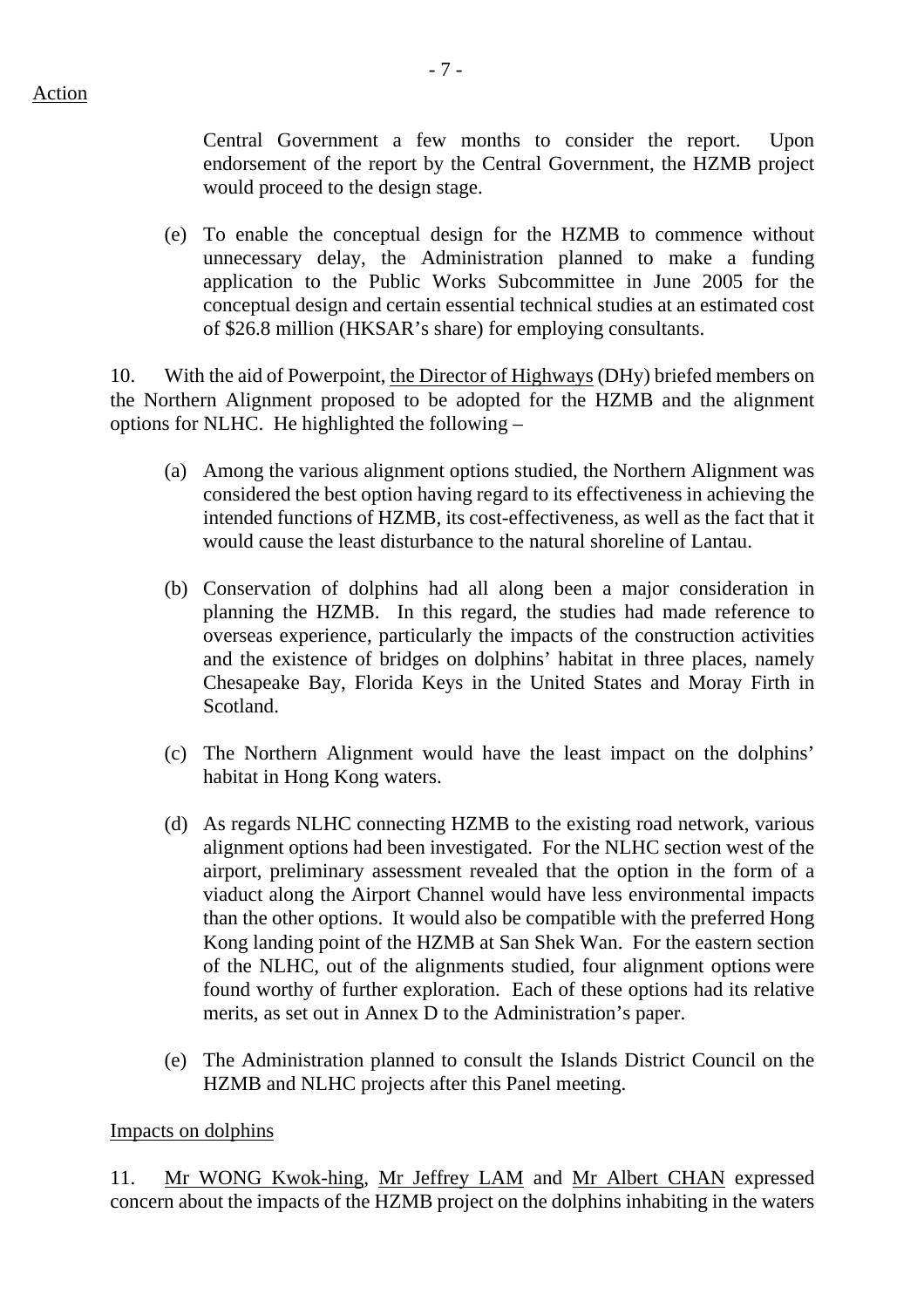affected by the project.

12. SETW advised that the entire Pearl River Estuary was the habitat of dolphins. In formulating measures to safeguard the dolphins, the Administration could draw reference from the experience gained in the Chek Lap Kok airport project, in which the impact on dolphins had been successfully controlled and a dolphin sanctuary had been created. Data collected since 1995 revealed that the number of dolphins in Hong Kong waters had been on the increase.

13. SETW further said that compared to the Chek Lap Kok airport project which involved large scale reclamation works, it was anticipated that the HZMB project would have much lesser impact on the dolphins. Preliminary assessment in the study of HPDI showed that HZMB would not cause unacceptable impact on the dolphins during the construction and operation stages. Moreover, the Hong Kong Special Administrative Region Government (HKSARG) would cooperate with the Guangdong Provincial Government and take the opportunity of the project to establish the Pearl River Estuary as a world class dolphin protection area.

14. On Mr WONG Kwok-hing's concern about the environmental impacts of HZMB and NLHC on Tung Chung, SETW advised that reducing the air pollution in Tung Chung was a priority task of the Administration. The occasional increase in ozone level over Tung Chung was not caused by pollutants originating from Tung Chung or the neighbouring areas, but arose from the photochemical reactions over the Pearl River Delta region. When such ozone-generating photochemical reactions were vigorous over the region, the ozone level over the whole of Hong Kong would rise. Since nitrogen monoxide emitted from vehicles could remove some ozone in the air, urban areas with heavy traffic flow might have lower ozone levels than other areas with low traffic flow, such as Tung Chung.

15. SETW pointed out that tackling the regional air pollution problem was the only way to improve the air quality in Tung Chung. The HKSARG and the Guangdong Provincial Government had reached a consensus in April 2002 to reduce by 2010, on a best endeavour basis, the regional emissions of four major pollutants by 20% to 55%, using 1997 as the base year. The two governments also had jointly drawn up the Pearl River Delta Regional Air Quality Management Plan in December 2003. The environmental impacts of the HZMB and NLHC would be examined in detail in the respective Environmental Impact Assessment (EIA) studies, and the objective was to identify an alignment with the minimum impacts.

16. Mr Albert CHAN said that he supported the proposed landing point of HZMB at San Shek Wan and the use of a viaduct structure for the section of HZMB within the HKSAR, as this design could minimize the environmental impacts. He enquired whether the section of HZMB outside the boundary of HKSAR would be subject to the same environmental requirements and standards as those adopted in HKSAR. He was concerned that if different requirements and standards were adopted for this section, the project would bring about serious damages to the environment, in particular the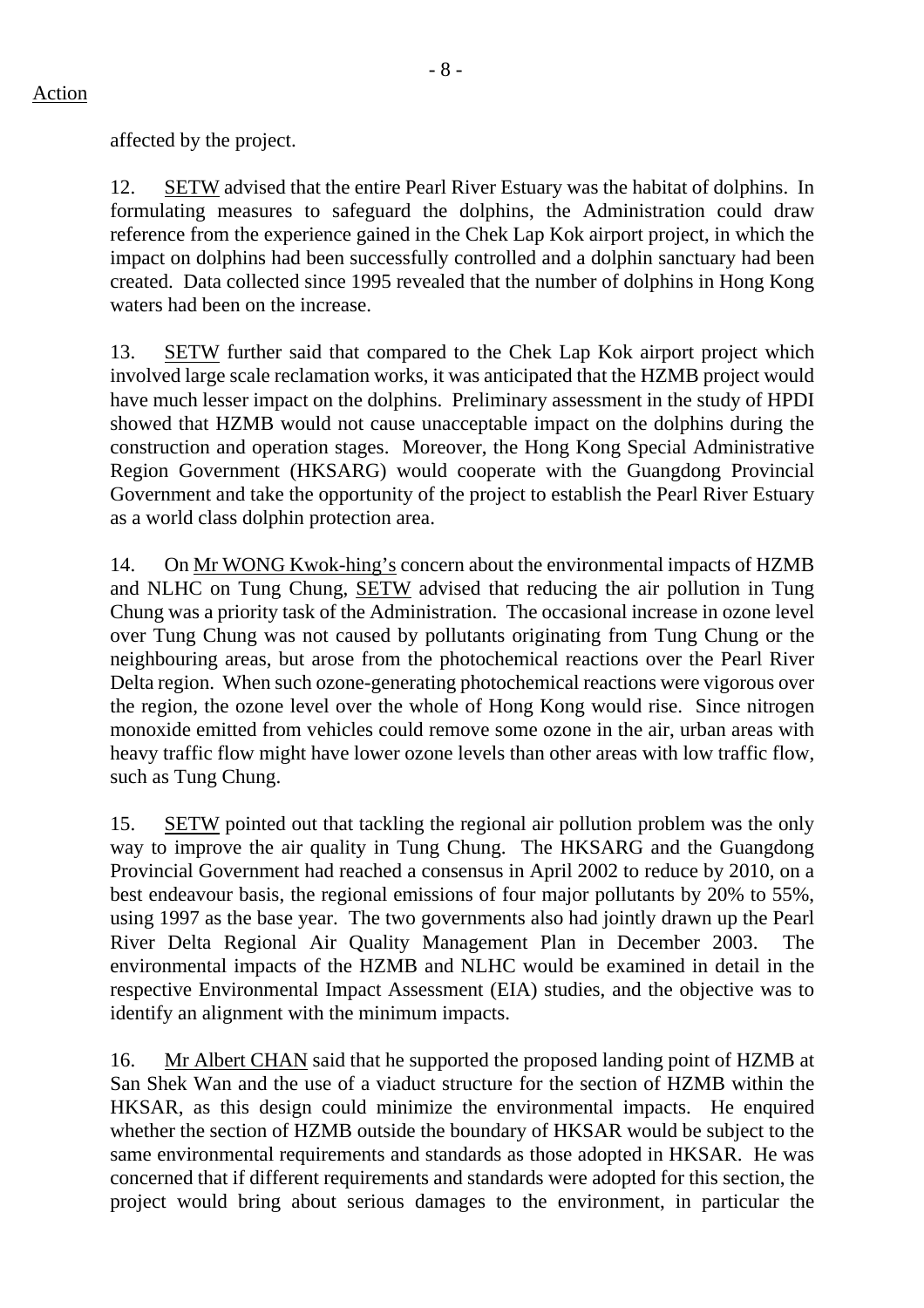dolphins.

17. SETW advised that the section of HZMB within the boundary of HKSAR and all the connecting roads must comply with the relevant environmental requirements and standards in force in HKSAR. The EIA legislation in the Mainland had come into operation recently. The legislation was very similar to the corresponding legislation in Hong Kong in many respects, and in fact, views of experts from HKSAR had been taken into account in the drafting of the Mainland legislation. While the EIA in respect of the section outside the boundary of HKSAR fell within the purviews of the other two governments, experts from HKSAR would take an active part in giving views. SETW further said that under the AWCG mechanism, the three governments hold discussions and make decisions on equal footing. HKSARG believed that the HZMB project would not bring about negative impact on dolphins and for this matter, a very good cooperation mechanism between the HKSARG and the Guangdong Provincial Government had already been established.

# Alignment for HZMB

18. Ms LI Fung-ying noted that some organizations of the Islands District had indicated their preference for the Southern Alignment for HZMB, contrary to the Administration's recommendation for the Northern Alignment. She said that although the decision on the alignment did not lie with HKSARG only, the Administration still should fully consider the views of Hong Kong residents, especially the residents in Lantau. She therefore urged the Administration to consult the Island District Council before the funding proposal for the conceptual design for HZMB was considered by the Legislative Council.

19. SETW said that the alignment for HZMB was to be decided by the three governments, not just by HKSARG. Under the Southern Alignment option, HZMB would run along the existing natural shoreline of West Lantau from Tai O to San Shek Wan. This option would lead to significant visual impacts and would unlikely be able to pass Hong Kong's EIA procedures. All the three governments did not support this option in view of its significant impacts. The Central Government also held the view that those options damaging natural shorelines should be avoided. The landing point at San Shek Wan would have minimum impact according to the findings of the feasibility study conducted by HPDI.

20. DHy added that HPDI and the Expert Panel Meeting had examined the various alignment options in detail taking into account environmental factors, engineering feasibility, impacts on navigation and anchorage areas etc. It was only after such detailed examination that the three governments agreed to adopt the Northern Alignment.

Admin 21. At Ms LI Fung-ying's request, the Administration agreed to provide further details on the various alignment options considered by the three governments and the respective assessments on the options.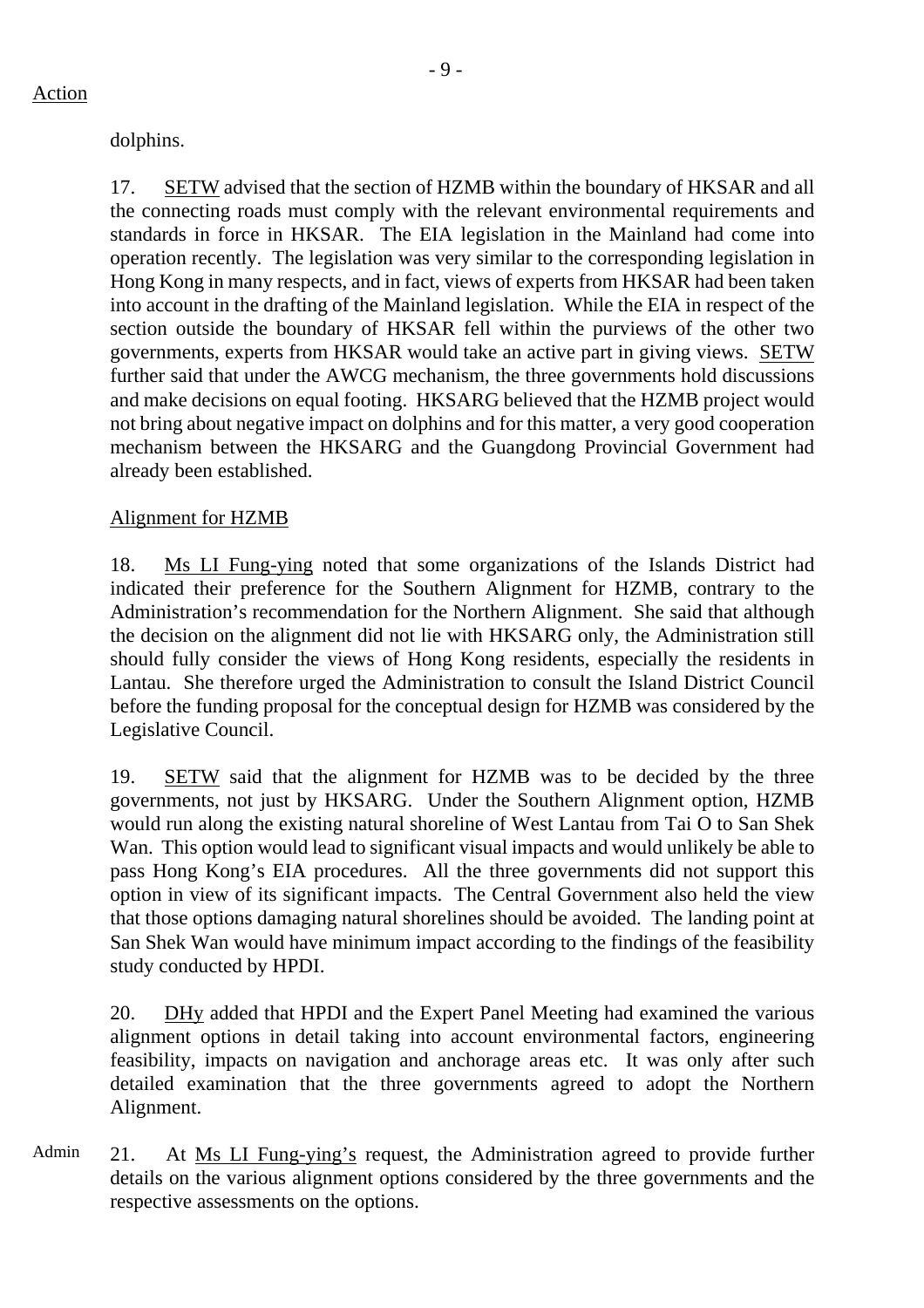22. Mr CHEUNG Hok-ming asked whether the impact of the various alignment options on the economic development of Lantau had been duly taken into account in evaluating the alignment options. In this connection, he noted that the Administration

had drawn up a Concept Plan for Lantau, and enquired how the different alignment options were evaluated in the light of the future developments recommended/envisaged in the Concept Plan. 23. SETW said that since HZMB was a cross-boundary infrastructure project and the

primary objective was to provide a land transport link between HKSAR and the Pearl River West. The economic impact on a particular district in HKSAR was a second level consideration. It was therefore appropriate to obtain a consensus on the alignment among the three governments in the first place and then explain the choice to various stakeholders including organizations at the district level. Referring to the letters from the Hong Kong Islands District Association and the Tai O Rural Committee tabled at the meeting, she said that given the brevity of the letters, she could not fully comprehend the justification put forth by the organizations for their proposed alignments.

24. Mr CHEUNG Hok-ming considered that the objective of HZMB and the aspirations of the Islands District did not necessarily contradict each other. He thus opined that the Administration should give due consideration to the economic impact of HZMB on Lantau, and suggested that the Administration should consult the local community to understand their views.

25. The Deputy Secretary for the Environment, Transport and Works (Transport) 1 advised that the Concept Plan for Lantau published by the Lantau Development Task Force led by the Financial Secretary aimed to provide a coherent planning framework to meet a diversity of land use needs in Lantau. The first stage public consultation on the Concept Plan had been completed. The overall planning concept was to focus major economic infrastructure and urban development in North and North East Lantau to optimize the planned transport links and infrastructure, whilst the emphasis for South Lantau was nature conservation and tourism facilities. The Concept Plan had included possible alignments of HZMB and it was envisaged in the Concept Plan that HZMB would complement the economic infrastructure facilities in North Lantau but not other parts of Lantau.

26. Ms Miriam LAU considered that whilst the Southern Alignment for HZMB might be beneficial to Tai O in terms of economic development, the section running along the shoreline between Tai O and San Shek Wan would have significant environmental impacts and expectedly green groups would raise strong objection to this alignment. Overall, the Northern Alignment was more viable and it would not give rise to unnecessary controversies over environmental impacts.

27. Mr WONG Kwok-hing opined that before members took a position on the proposed funding for the conceptual design of HZMB, the Administration should first consult Islands District Council and report the results to members.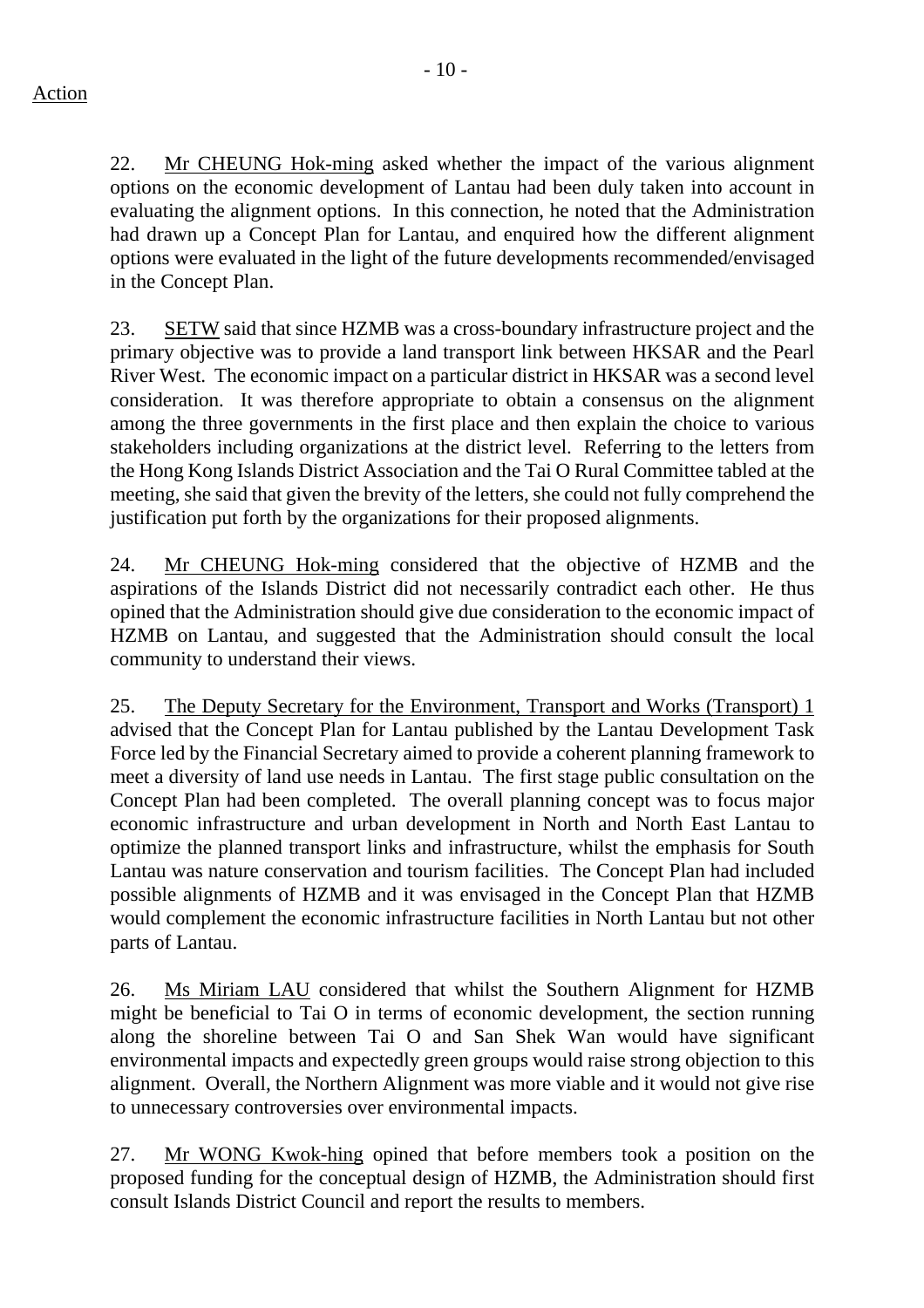Admin

Subcommittee.

28. In view of members' request for the Administration's consultation with the Islands District Council as a matter of urgency, the Chairman requested and the Administration agreed to consult the Islands District Council before the funding proposal for the conceptual design of HZMB was discussed at the Public Works

Provision of a rail link under the HZMB project

29. Mr WONG Kwok-hing asked whether consideration had been given to providing a rail link under the HZMB project. SETW advised that HZMB would be a bridge-cum-tunnel structure in order to maintain the navigational channel for the Guangzhou Harbour. To provide a railway under the HZMB project would require huge additional cost, as the tunnel part would need to be much longer to achieve an acceptable gradient for a railway. Moreover, the railway system in the west bank of the Pearl River Estuary would be different from that currently in operation in North Lantau. Given the above considerations, the three governments held the common view that provision of a rail link between Hong Kong and Zhuhai under the HZMB project was not a preferred option.

#### Approach for construction and operation of the HZMB

30. Mr CHENG Kar-foo said that in relation to the toll increase of the Eastern Harbour Crossing (EHC), SETW had expressed the view that the Build-Operate-Transfer approach (BOT) was an outdated approach for construction and operation of transport infrastructure facilities. He asked whether the BOT approach would be adopted for the construction and operation of the HZMB and if so, how the BOT arrangements for HZMB could avoid the problems occurred in the past BOT projects.

31. SETW clarified that she did not mean that BOT per se was an outdated approach. BOT as a type of infrastructure delivery approach had a lot of variations, and special arrangements could be included under a BOT project to safeguard public interest. EHC was a BOT project, and it was considered that the relevant franchise agreement did not include adequate provisions to safeguard public interest.

32. SETW advised that HZMB would likely be a tolled road while NLHC would not be a tolled road but a public works project. AWCG's intention was to involve private sector participation in funding and operating HZMB. The three governments concerned and the Central Government were examining the matter with a view to coming up with a satisfactory arrangement. In the course of deliberation, they would draw reference from the experiences in BOT projects in various countries/places and would listen to views from interested parties.

33. Ms Miriam LAU commented that HZMB was very important for the development of the cargo trade between the west bank of the Pearl River Estuary and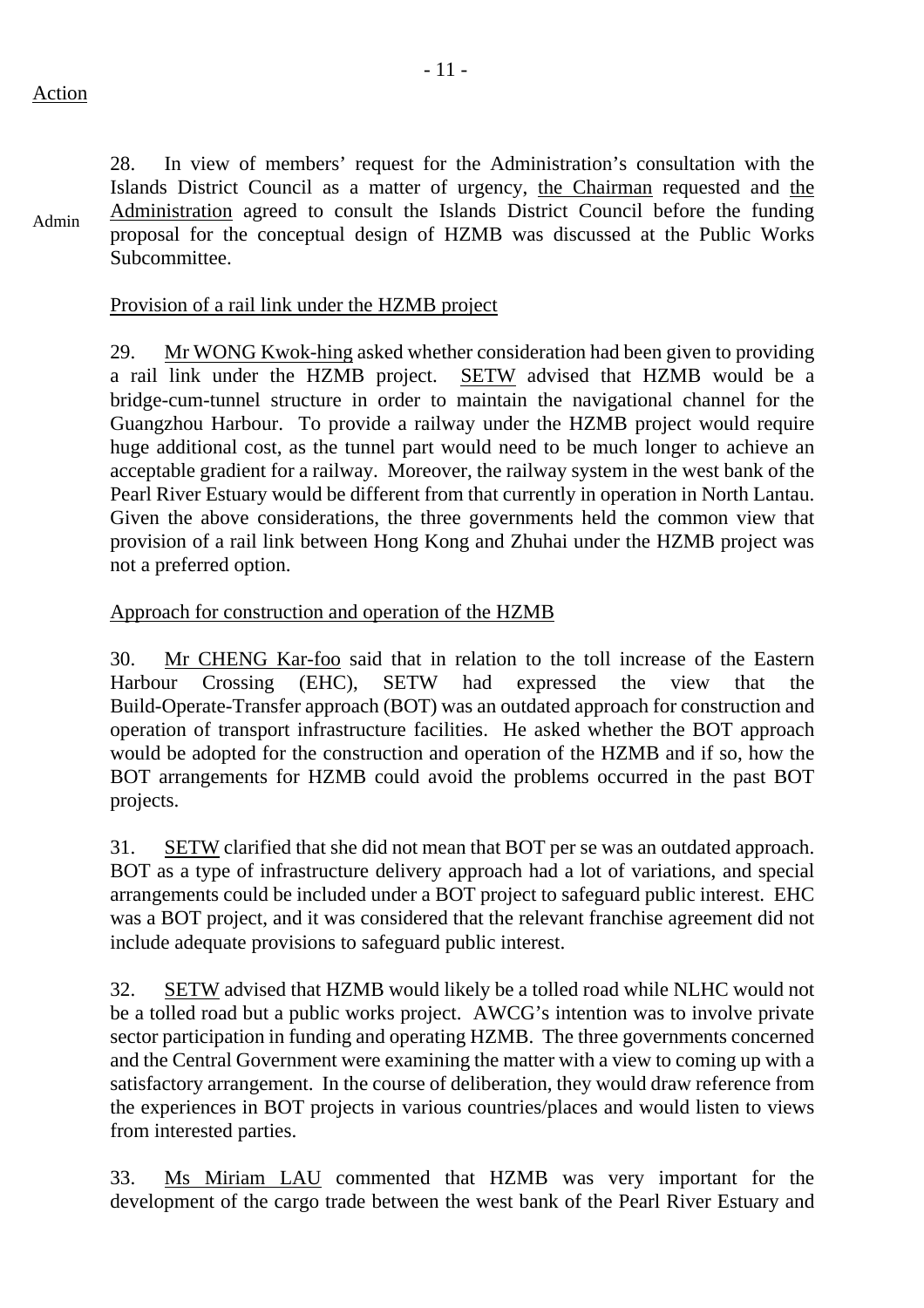Hong Kong. The Administration should have a clear position on how HZMB should be operated in future. If the matter was entirely left to the private sector, which would understandably consider the project strictly based on commercial considerations, the tolls would probably be very high and the bridge would very likely be under-utilized. The tolls of HZMB must be competitive enough to attract some cargo traffic that was currently conducted through river trade vessels or by land via Humen in Dongguan. She thus asked whether the three governments were prepared to provide financial support for the HZMB project so that the future tolls could be set at the lowest possible level and hence the utilization of it could be optimized.

34. SETW said that the three governments had not decided the financial arrangements at this stage. She confirmed that the rate of return on investment would not be the only basis for determining the future tolls of HZMB. The governments recognized that the tolls should be competitive and be able to achieve the target traffic volume. The feasibility study of the HPDI had examined how the three governments could provide support at the policy level so that the operation of HZMB could satisfy commercial principles whilst the tolls were affordable to the public. At this stage, there was not yet a decision among the three governments on whether the governments would provide financial support for the HZMB project.

35. Mr LAU Chin-shek asked whether AWCG's intention to involve private sector participation in funding and operating the HZMB was concordant with the policy intent of the HKSARG. He also asked if the project was to be financed by private corporations, how the three governments would ensure that maximizing the return on investment would not be the primary consideration in operating the HZMB, and how the governments would secure control over the tolls.

36. SETW affirmed that the three governments as well as the Central Government shared the same view that it would be preferable for the private sector rather than the governments to take the lead in funding and operating the HZMB. They were fully aware of the problems in certain BOT projects in the past. Private sector participation in infrastructure projects had certain advantages and this was a world trend. Nonetheless, the three governments did realize that government regulation was needed for infrastructure projects, so that the public resource, i.e. the bridge, would be utilized to its designed purpose.

37. Mr LAU Chin-shek pointed out that what SETW depicted was an ideal situation which could be easily said but not done. He reiterated his question as to what mechanism would be in place to safeguard public interest, and whether the control over the tolls of HZMB would be vested with the three governments or the private corporation funding the project.

38. Ir Dr Raymond HO asked how the three governments would come to a decision on the approach/model for funding and operating HZMB. He was concerned that the project would be delayed if the three governments could not come to an agreement on the matter within a short time.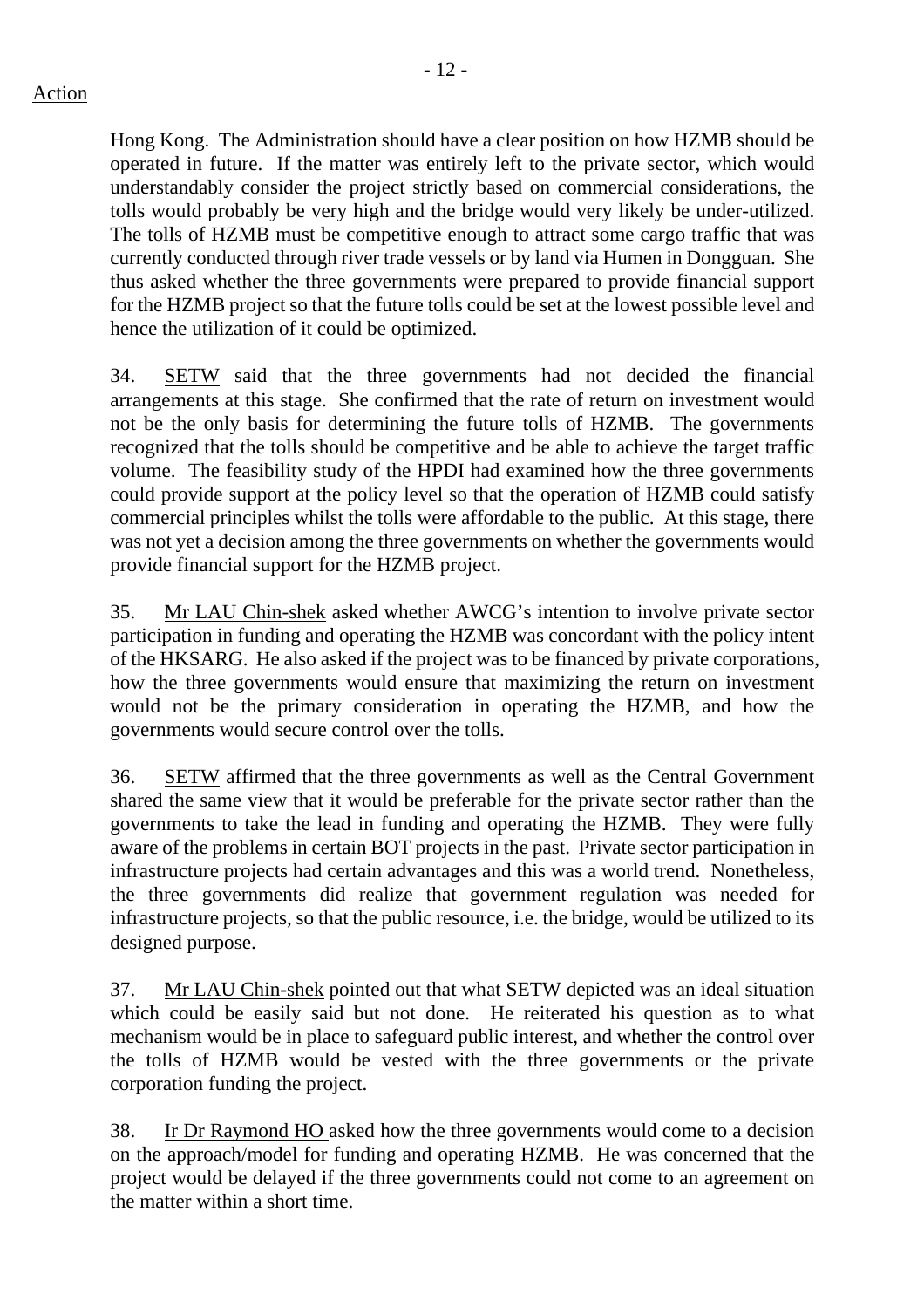39. SETW affirmed that the three governments were fully aware of the need to retain control over the tolls through contract, and that under the future operation arrangements, the economic viability of HZMB should not be sustained simply by increasing tolls. Although, there was not a confirmed plan on the toll regulation mechanism at this stage, the three governments were actively looking into the possible arrangements for funding and operating HZMB.

40. In reply to Ir Dr Raymond HO's enquiry, SETW advised that the design and construction of HZMB would be tendered out through an international open tender exercise. Ir Dr HO expressed support for this arrangement. He further said that Hong Kong based companies in the construction industry had an edge in terms of work quality and control of works schedule. However, they might compare less favourably in terms of price. He asked if the HKSARG had any strategy to facilitate the participation of Hong Kong based companies in the project.

41. DHy advised that for such a large scale project as HZMB, Hong Kong based companies would probably enter into joint ventures with other local companies or overseas/Mainland companies in making tender bids in the international tender for the project. He remarked that recent tender exercises for large scale public works projects in Hong Kong revealed that the tender prices offered by Hong Kong based companies were also very competitive.

42. On the question of how the future tolls should be determined, Mr CHEUNG Yu-yan asked whether the governments would differentiate between the overall economic benefits generated by the bridge and the economic benefits enjoyed by users of the facility and based on this differentiation, the governments and users would pay their respective share of the costs for the facility.

43. In response, SETW said that it was difficult to make the differentiation suggested by Mr CHEUNG. The three governments were committed to ensuring that HZMB would be utilized to its designed purpose through policy and/or financial support. As the matter was still under contemplation by the three governments, she could not tell whether and to what extent the governments would provide financial support.

44. Mr CHEUNG Yu-yan said that he would hope that HZMB could be commissioned as soon as possible and was thus concerned about the implementation timetable. He also asked when the details of construction cost, traffic flow projections and toll determination mechanism etc. would be available.

45. In reply, SETW advised that since the conceptual design for HZMB was yet to commence, it would not be possible to commence construction of HZMB in late 2005. The Permanent Secretary for the Environment, Transport and Works advised that it would took some time for the three governments and the Central Government to consider the financial arrangements and toll determination mechanism. He assured members that once these were decided, the Administration would provide relevant

Admin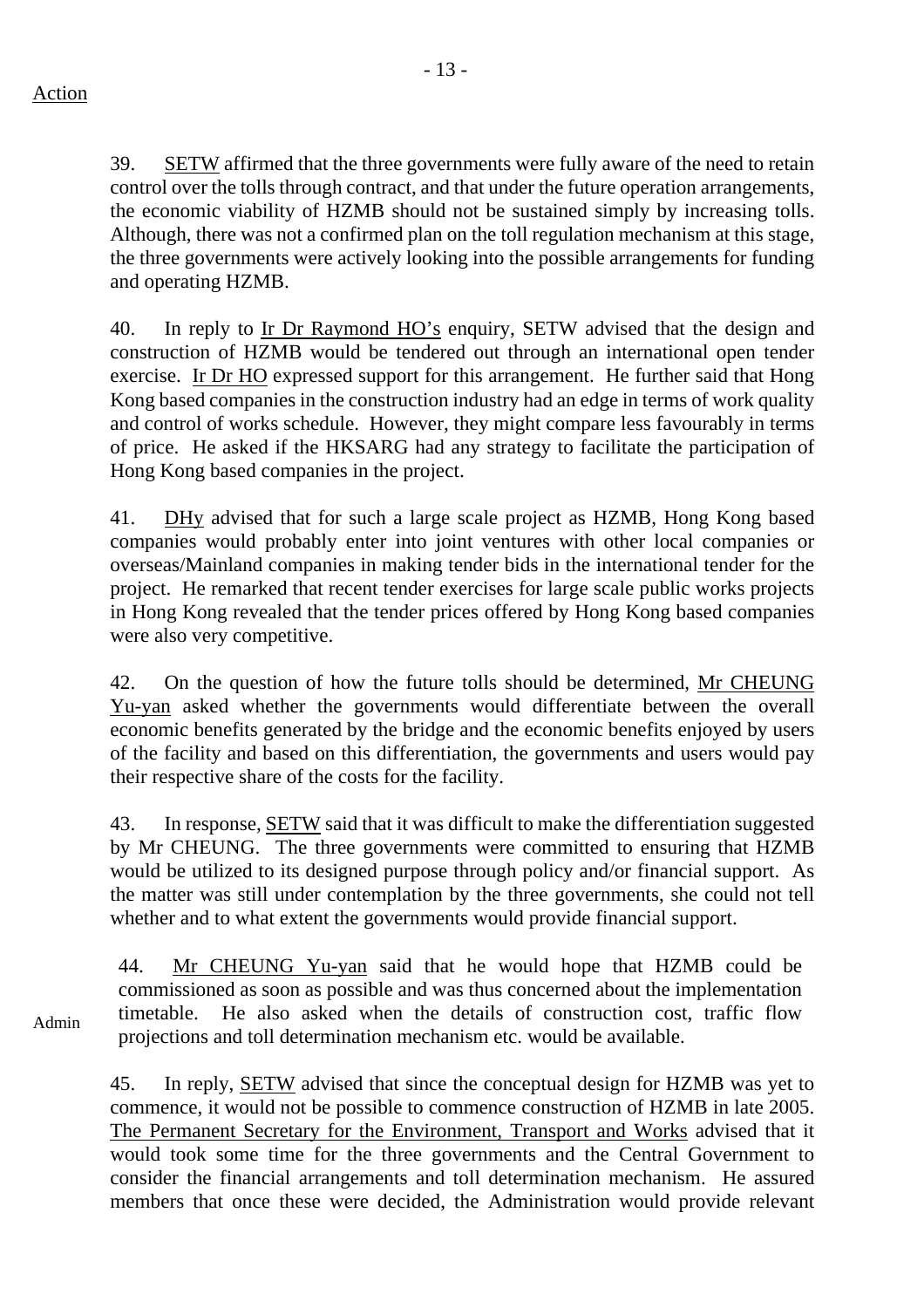details to Members.

46. In reply to Mr CHEUNG Yu-yan's enquiry about the toll collection arrangement for HZMB, SETW advised that for an ordinary BOT project, the successful project proponent would fund and operate the facility including the collection of tolls. The current thinking was to adopt a simple toll collection method for the convenience of users.

47. Mr Albert CHAN opined that the project should not be pursued in a hasty manner, since the traffic and environmental implications of the project had yet to the ascertained.

48. Mr CHENG Kar-foo said that he had the impression that SETW had somehow confirmed that the BOT approach would be adopted for the construction and operation of HZMB. He thus urged SETW to be realistic about the inherent problems of the BOT approach, and make it her priority to put in place a toll determination mechanism which could safeguard public interest and would allow both upward and downward toll adjustments. He added that if possible, the three governments should expand their options to include other financing methods such as issuing government bonds.

49. Mr LAU Chin-shek urged that the HKSARG should clearly voice out its position about the need to secure control over the tolls of HZMB to safeguard public interest, and ensure that the views of Hong Kong people could be effectively reflected at the AWCG.

# Alignment options for NLHC

50. Regarding the alignment options for the eastern section of NLHC, Mr CHENG Kar-foo said that the Democratic Party would not accept option (c) as under this option, NLHC would be too close to residential developments. In reply to his enquiry about the estimated capital cost for NLHC under the various alignment options, DHy advised the following –

| Alignment option | <b>Estimated capital cost</b> |
|------------------|-------------------------------|
| (a)              | $$7 - 8$ billion              |
| (b)              | $$9 - 10$ billion             |
| (c)              | around \$4 billion            |
| (d)              | around \$6 billion            |

51. Ms Miriam LAU considered that from the viewpoint of facilitating the logistics industry, Alignment Option (c) was preferable since it was the shortest route available. However, residents in Tung Chung would probably object to it given the resultant environmental impacts. Among the three remaining options, she considered Option (d) preferable since it was the shortest and the cheapest route to build and would be in tunnel form hence minimizing the environmental impacts on existing developments.

52. Mr Jeffrey LAM asked whether the Administration had inclination toward any alignment option for NLHC. DHy said that at this stage, the Administration held an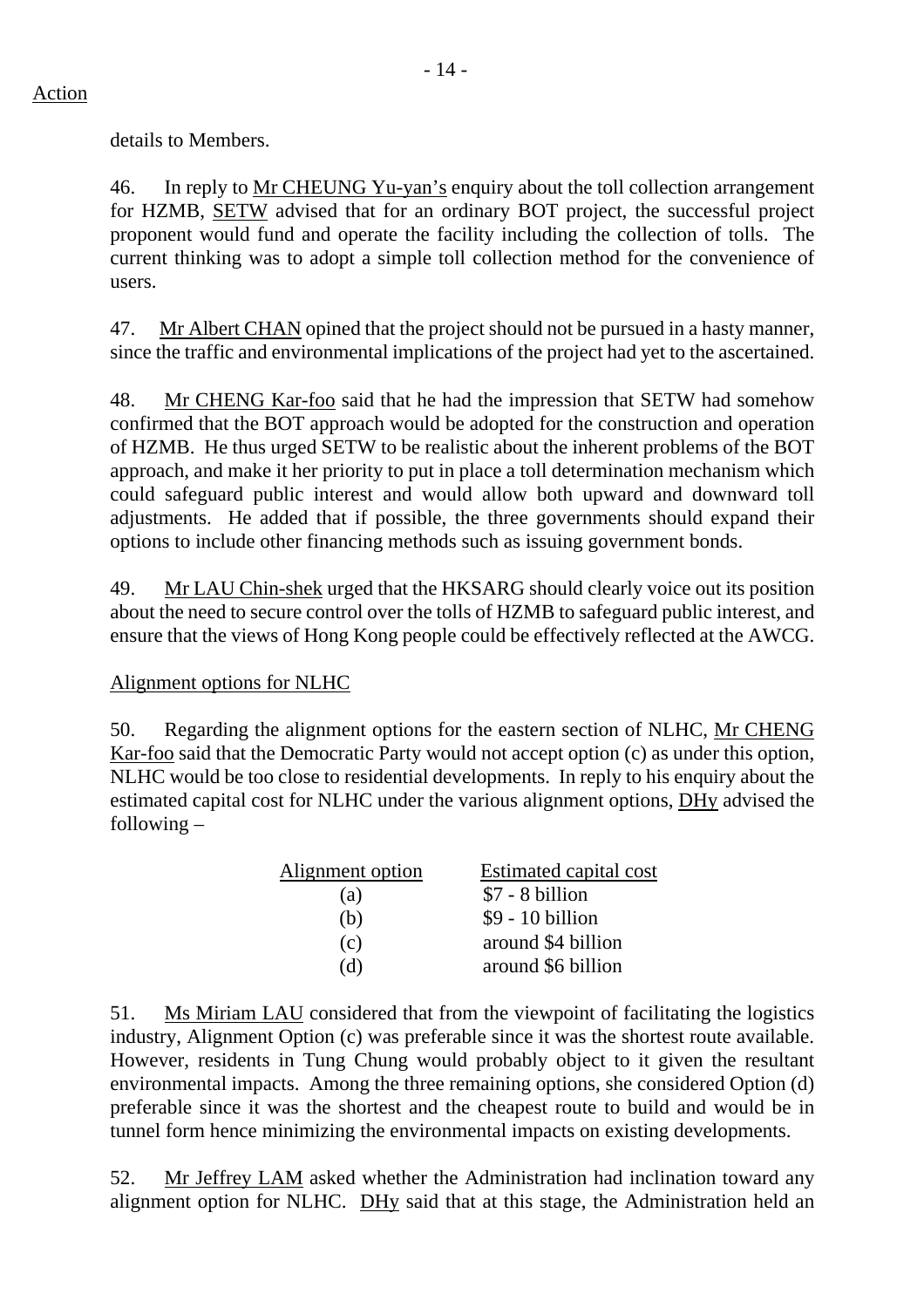open mind on the alignment options, and would conduct further studies and listen to public views so as to decide on an optimal alignment. Mr Jeffrey LAM asked the Administration to give special attention to the possible impact of road traffic on sensitive receivers in its studies.

53. In reply to Mr LAU Sau-sing's enquiry about the technical feasibility of Alignment Options (b) and (d), DHy advised that based on the findings so far, although some technical difficulties were envisaged, these difficulties were not insurmountable rendering the alignment options not feasible. The Administration would further explore all the four alignment options.

54. Mr Albert CHAN considered that the four alignment options would have very different and important impacts on North Lantau and Tung Chung. He requested the Administration to provide more information on the alignment options for NLHC to the Panel as soon as possible.

55. In conclusion, SETW emphasized that all the three governments as well as the Central Government hoped that the HZMB project could proceed at the fastest possible pace, and she hoped that the Hong Kong side could effectively complement the overall pace of the HZMB project. She also acknowledged that the residents in Lantau were very concerned about the possible benefits and impacts of the project on Lantau, and hoped that they would also consider the matter from the angle of overall public interest.

56. The Chairman said that while the Administration would like to seek the support of the Panel for its funding proposal for the conceptual design of HZMB, it was not necessary for the Panel to take a position on the funding proposal and members had expressed their own views on the project. He reiterated members' request that the Administration should consult Islands District Council before the funding proposal was considered by the Public Works Subcommittee.

- **V Proposed registration scheme for the vehicle maintenance trade**   $(LC$  Paper No.  $CB(1)1605/04-05(04)$  - Information paper provided by the Administration)
- 57. Members noted the following submissions tabled at the meeting
	- (a) Submission from Hong Kong Vehicle Repair Merchants Association Ltd; and
	- (b) Submission from Public Omnibus Operators Association Ltd.

(*Post-meeting note*: The above submissions were issued vide LC Paper No. CB(1)1658/04-05 dated 30 May 2005.)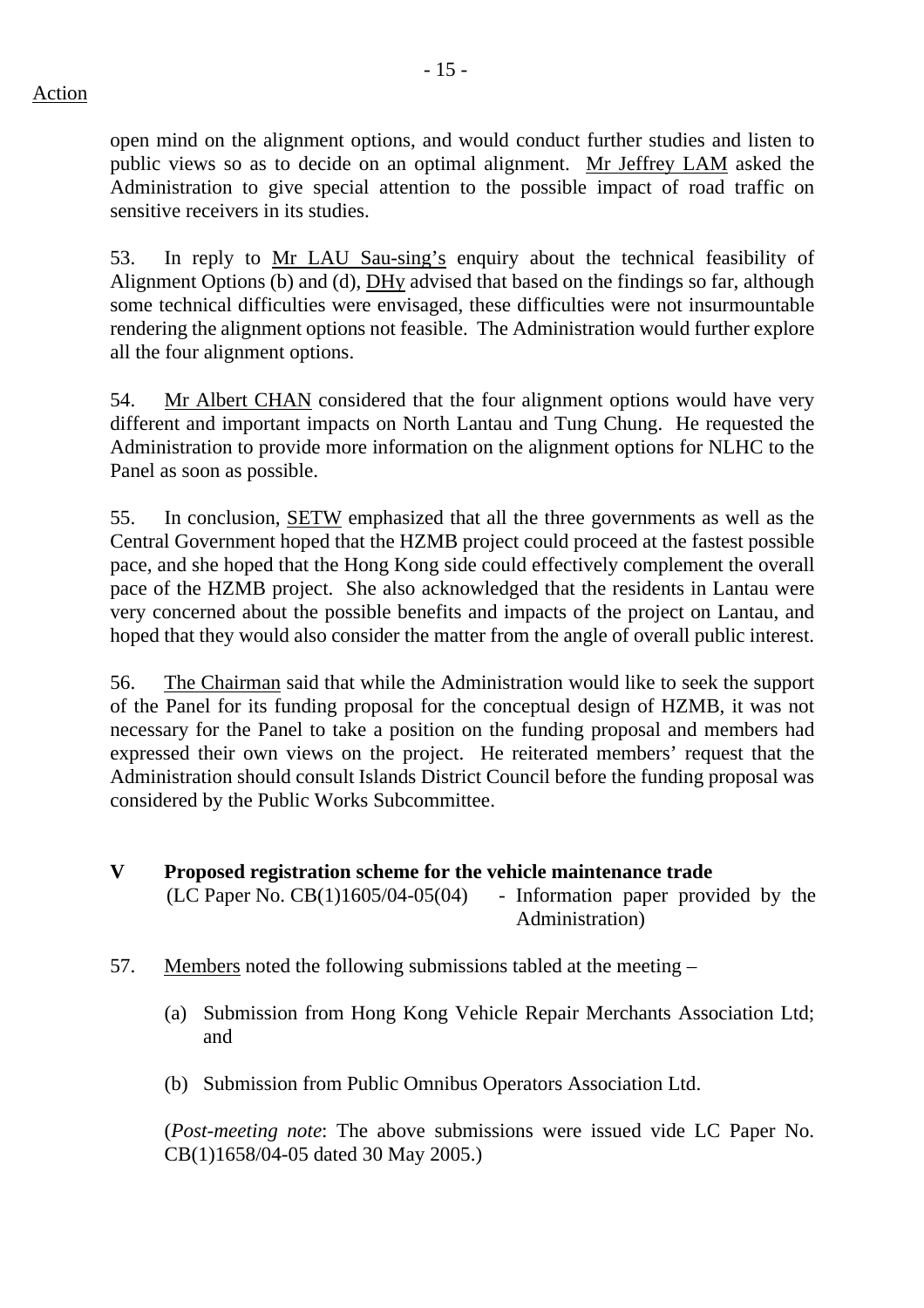58. Ms Miriam LAU said that proper vehicle maintenance was important for road safety and the control of air pollution. The vehicle maintenance trade had been asking for the implementation of a registration scheme for years, as such a scheme would be conducive to enhancing the standard of the trade. The trade was rather disappointed that the present proposal was to launch a voluntary registration scheme, the effectiveness of which would probably be limited. Whilst the trade accepted the implementation of a voluntary scheme in the first place, it held the view that the Administration should have a definite timetable for the implementation of a mandatory scheme. She therefore sought assurance from the Administration that it would review the voluntary scheme as soon as possible and implement a mandatory scheme in around 2008. She understood that some practitioners in the trade had expressed concern that a mandatory scheme would adversely affect their employment situation. She considered that as attested by other mandatory registration schemes in Hong Kong, this concern could be adequately addressed by putting in place suitable transitional arrangements to allow for "grandfathering" of existing practitioners without the necessary professional qualifications. Upon satisfactory completion of relevant training courses during the transitional period, such persons would be formally registered.

- 59. Ms LAU also expressed the following views
	- (a) The registration / renewal fee of between \$500 to \$900, as initially suggested by the Administration, was too high.
	- (b) It was more appropriate for each registration and renewal to be valid for 5 years, instead of 3 years as proposed by the Administration.
	- (c) In the long term, the Administration might consider making the completion of relevant refresher course(s) a requirement for renewal of registration, in addition to the requirement of continual practice in the trade.

60. The Deputy Secretary for the Environment, Transport and Works (Transport) 3 (DS/ETW(T)3) said that it was the Administration's intention to establish a mandatory registration scheme in the long term. The Administration however noted that there were diverse views within the trade as to whether the registration scheme should start off in the form of a voluntary or mandatory scheme. Some workshop operators and vehicle mechanics, especially those operating or working in small workshops, were concerned that their business / employment would be adversely affected by a mandatory scheme. Having regard to the trade's concerns, the Administration considered it desirable to adopt an incremental approach by starting off with a voluntary registration scheme. The Administration would review the scheme in 2008 and decide how a mandatory scheme could be introduced taking into account the experience gained in the voluntary scheme. She added that the participation rate of a voluntary scheme could also be high, if the registration requirements were set at an appropriate level and there were suitable incentive measures, such as the award of a certificate to registered persons for retention and display, to encourage practitioners to participate in the scheme.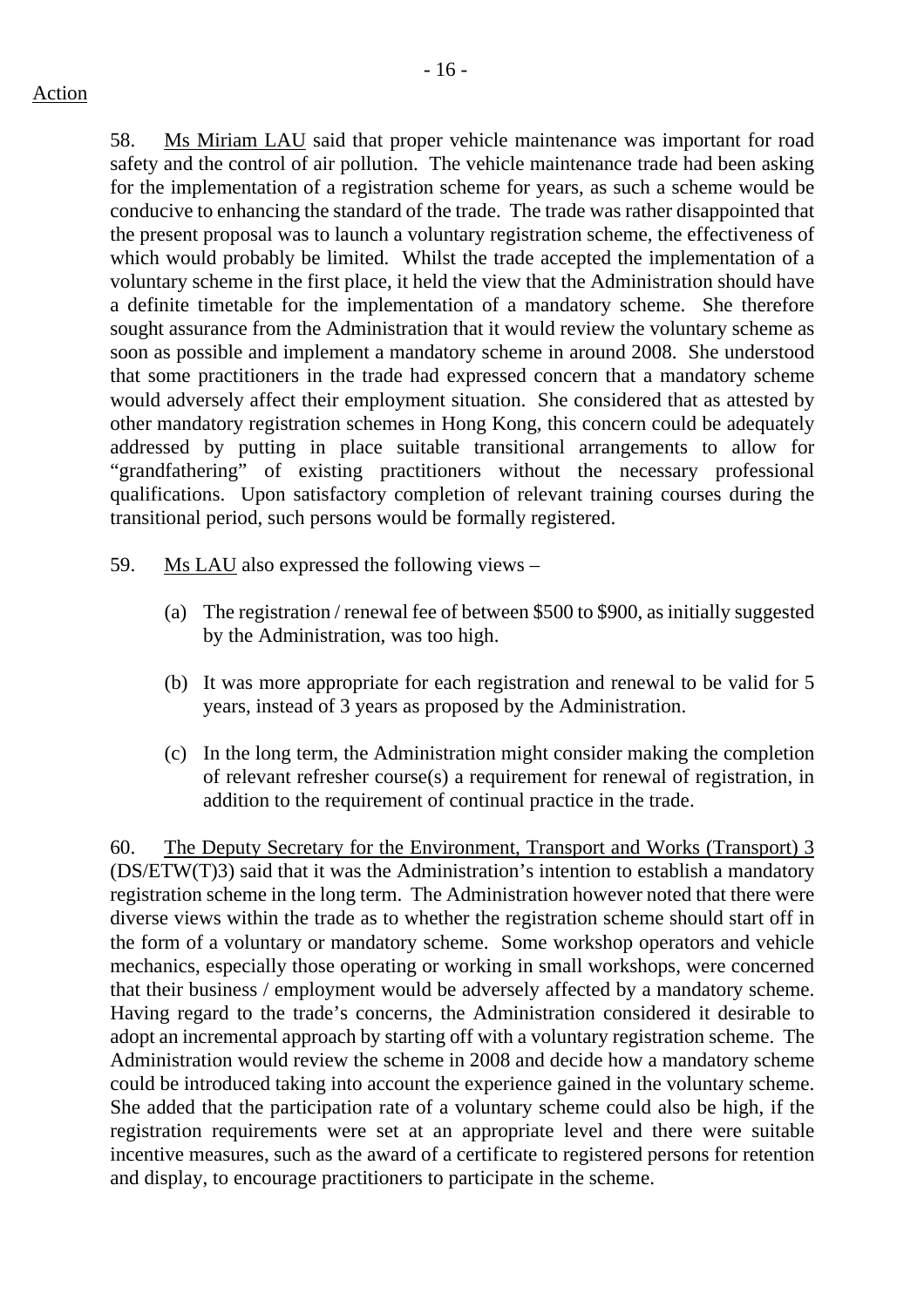61. As regards the registration/renewal fee, DS/ETW(T)3 advised that the Administration had noted the trade's concern that the proposed fee level was too high. In view of the concern and the voluntary nature of the proposed scheme, the Administration would re-examine the fee issue and consider the feasibility of setting it at a much lower level in the initial years.

62. Regarding the validity duration of each registration and renewal, DS/ETW(T)3 took note of Ms LAU's view and advised that this and other detailed arrangements would be further considered at the Vehicle Maintenance Technical Advisory Committee (VMTAC) proposed to be established.

63. Mr WONG Kwok-hing said that he supported the adoption of an incremental approach to allow the voluntary scheme to evolve to a mandatory scheme. He concurred with Ms Miriam LAU that the validity duration of each registration and renewal should be five years, and that the registration / renewal fee should be as low as possible, say around \$100, to encourage practitioners to join the scheme. He suggested that there should be representatives from labour unions to sit on the future VMTAC. He also asked how the Administration would encourage practitioners in the trade to attend courses to update their knowledge and skills.

64. DS/ETW(T)3 advised that in formulating the present scheme, the Administration had maintained close dialogue with relevant trade unions. The Administration would enlist their representatives to sit on the VMTAC. As regards training courses for vehicle mechanics, the Administration reckoned the importance of continuous professional development to keep vehicle mechanics abreast of the latest techniques and developments. The Administration would discuss with the VMTAC and relevant institutes the detailed arrangements, including the timing, venues and content of the courses, as well as the availability of government subsidies for course fees.

65. Referring to the proposed registration requirements, Ms LI Fung-ying expressed concern that the requirements were too stringent and hence affecting the employment situation of some existing practitioners in the trade, in particular those who had been employed in small workshops.

66. DS/ETW(T)3 advised that the Administration understood that over 80% of practising vehicle mechanics would be qualified for registration under the proposed registration requirements. The majority of the remaining practising mechanics were new entrants under apprenticeship. In the survey conducted among members of the trade in late 2004, 70.8% of the workshop operators and 71.1% of the vehicle mechanics covered by the survey agreed to the proposed registration requirements. Hence, the Administration believed that the threshold for registration currently proposed was reasonable and would not give rise to substantial controversies.

67. Noting the proposal to put in place monitoring arrangements to ensure that the registered mechanics continued to provide quality services and that non-performers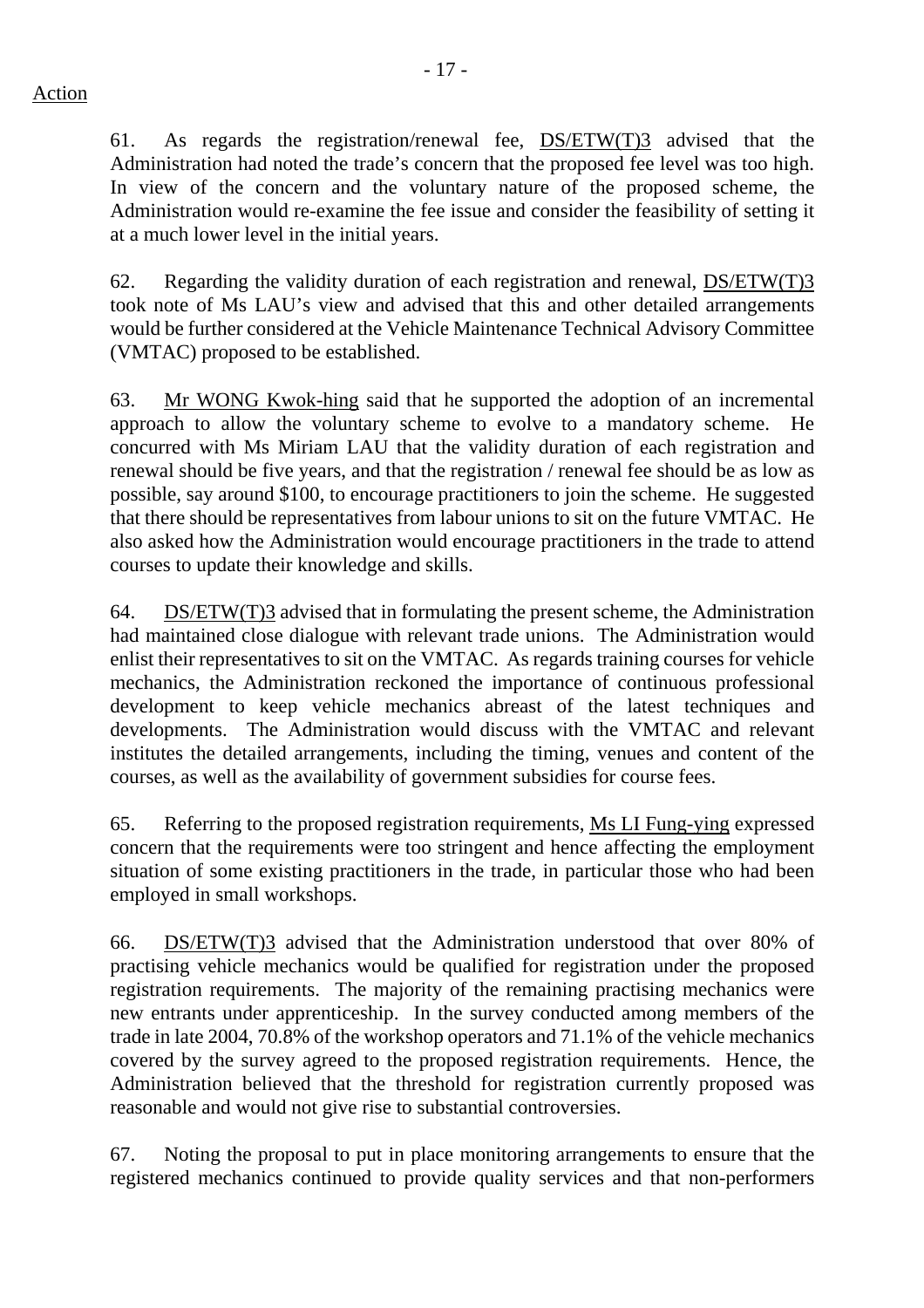would be subject to some punitive measures, Mr CHEUNG Hok-ming enquired about the details of the monitoring arrangements.

68. Ms LI Fung-ying said that given that vehicle mechanics would be subject to punitive measures of their employer for inappropriate acts, making them subject to additional punitive measures under the proposed registration scheme might be too onerous for them. She sought explanation from the Administration.

69. DS/ETW(T)3 advised that the registration scheme was a mechanism for according recognition to practitioners in the trade that they possessed the required skills and knowledge to deliver relevant vehicle maintenance services. It was recognized that certain appropriate acts of a more serious nature, such as misrepresentation, negligence or unsafe acts, could be a reflection of the fact that the registered person concerned was no longer qualified for being accorded continued recognition. The trade generally agreed to this principle. The Administration would work out the details of the monitoring arrangements with the VMTAC.

70. Mr LAU Sau-sing expressed support for the scheme on consideration that the scheme would be conducive to enhancing the standard of the trade and road safety. In reply to his enquiry about the registration classification, DS/ETW(T)3 advised that it was proposed that initially vehicle repairs and servicing activities be categorized into mechanical services, electrical services and body repair services. For mechanical services, there would be further classifications based on vehicle size and engine type. The details would be determined in consultation with the VMTAC. Upon implementation of the scheme, the Administration would publicize the scheme to car owners.

71. DS/ETW(T)3 further advised that the proposed registration scheme had no direct relationship with the retailing of vehicle parts at workshops. The present intention was to introduce a code of practice for vehicle maintenance workshops to promote self-regulation and provide guidance on best practices.

# **VI Review of the existing system and arrangements for the issue of taxi driving licence**

 $(LC$  Paper No.  $CB(1)1605/04-05(05)$  - Information paper provided by the Administration)

72. The Chairman informed members that Mr WONG Kwok-hing had notified in writing that he would like to move the following motion, which was seconded by Ms LI Fung-ying –

「本會促請運輸署及有關部門必須盡快修訂法例,以堵塞雙程證人士 領取的士駕駛執照的漏洞,並定出修訂法例的時間表。」

# English translation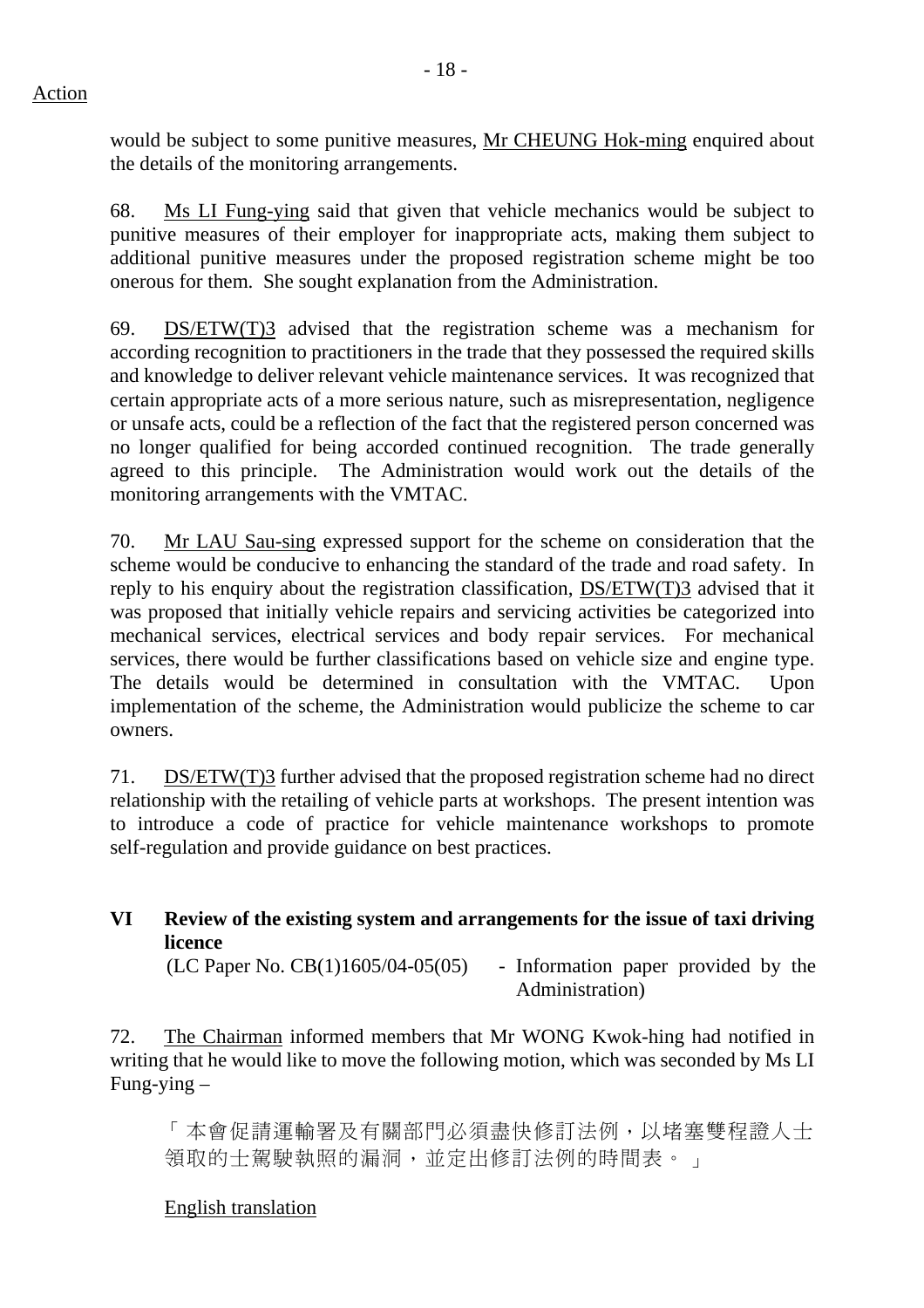"That this Panel urges the Transport Department and other relevant departments to expeditiously amend the relevant legislation to plug the loophole whereby two-way permit holders can obtain a taxi driving licence, and to set the timetable for amending the legislation."

73. Mr WONG Kwok-hing said that in late April 2005, he together with the Motor Transport Workers General Union had a meeting with the Administration to discuss the matter with a view to safeguarding the interest of local workers. The Administration had acknowledged that to address the problem fundamentally, it might be necessary to amend the relevant legislation. At that meeting, the Administration said that the review on the existing arrangements and legislation on the issue of taxi driving licences would be completed by the end of 2005. He however noticed that there was no indication on the timetable for the review in the Administration's paper for this meeting. He therefore moved the motion to urge the Administration to expedite the work and set a definite timetable. Mr WONG asked the Administration to explain the anticipated difficulties in drawing up the relevant legislative proposal and how far the interim measures set out in the Administration's paper could tackle the problem identified.

74. Mr CHENG Kar-foo also urged the Administration to speed up its work to plug the loopholes in the existing legislation. He considered that the problem was not complicated and could be tackled in a straight forward manner, i.e. by making it clear in the legislation that only Hong Kong residents would be eligible to apply for a taxi driving licence.

75. In response, DS/ETW(T)3 explained that some internal discussions within the Administration revealed that the required legislative amendments might have implications on the whole licensing regime as well as personal data privacy and human rights. The review was not as straightforward as it appeared and might need to take a longer time. Whilst she could not commit to a definite timetable at this stage, she said that it remained the Administration's objective to complete the review by the end of 2005.

76. On the effectiveness of the interim measures, DS/ETW(T)3 said that as a taxi driving licence's holder would need to hire a taxi for providing taxi service, the trade could play a frontline guarding role effectively by checking the Hong Kong identity cards of hirers.

77. In reply to Mr Jeffrey LAM's enquiry, DS/ETW(T)3 advised that one of the requirements for issuance of a taxi driving licence was that the applicant should possess a valid Hong Kong driving licence for private cars or light goods vehicles for at least 3 years. In applying for a driving licence for any type of vehicles, including taxis, private cars or light goods vehicles, an applicant was required to produce a valid identity document, which included, inter alia, a Hong Kong identity card, a passport or other travel document such as a two-way permit. As the two licensing regimes were inter-related in this respect, the Administration might also need to consider if the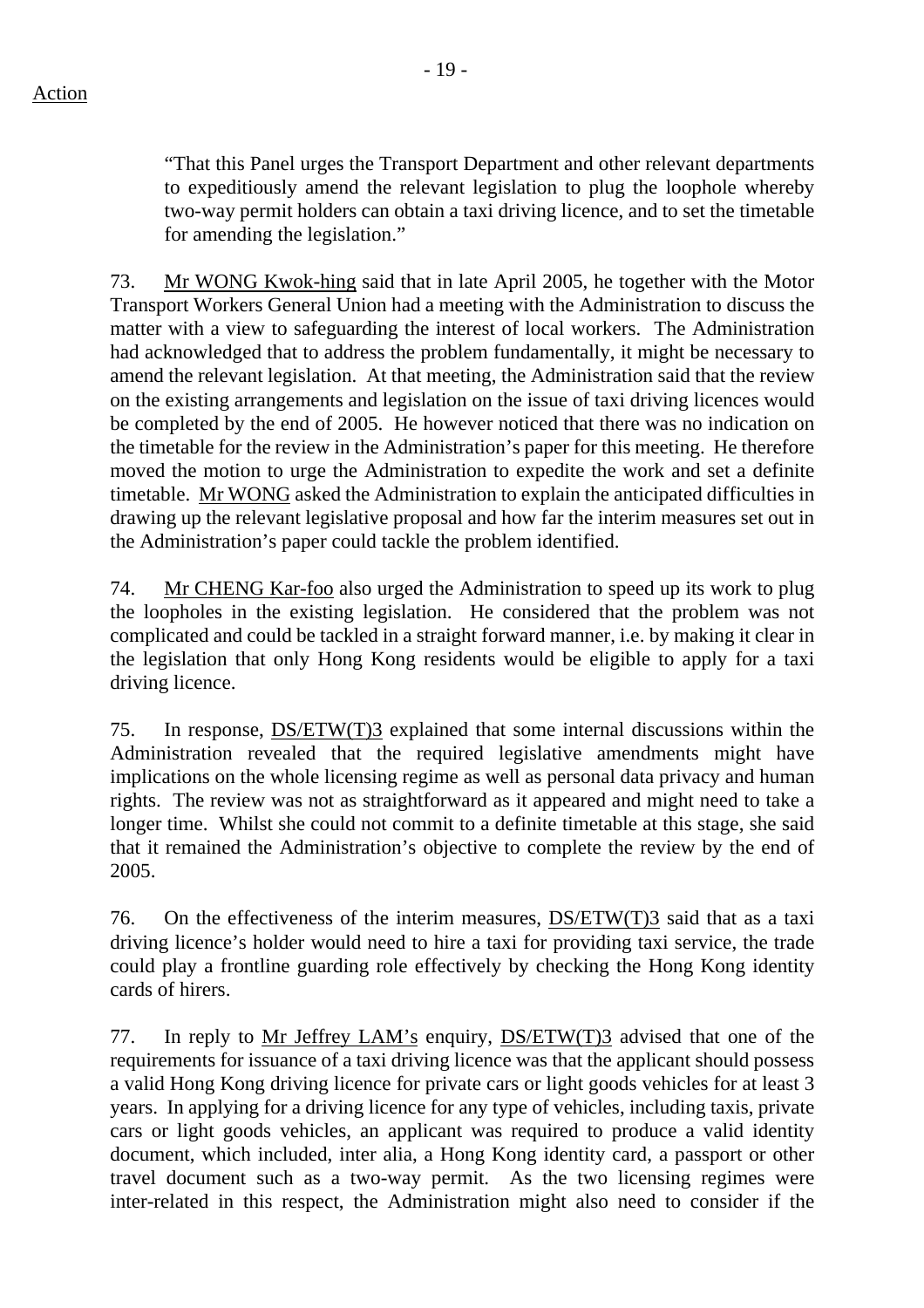tightening up of the requirements on the issue of driving licences for taxis would have implications for private cars or light goods vehicles.

78. Mr Jeffrey LAM highlighted that apart from taxi driving licences, the problem in question might also exist or occur in the case of the issue of driving licences for other types of commercial vehicles. DS/ETW(T)3 noted this point and said that the Administration would consider this issue in the review.

79. Mr Albert CHAN said he had requested the Administration to review the present arrangement for issuance of Closed Road Permits (CRPs) on a separate front. He understood that a number of Mainland residents had been issued with CRPs and he appreciated the need for so doing for some justified reasons. But there could be some loopholes in the arrangement, which might adversely affect the operation of the local transport trades.

80. Mr Albert CHAN referred to Mr WONG Kwok-hing's motion and commented that the actions to tackle the problem in question should not target only at visitors holding two-way permits, but should cover all visitors who sought to take up employment illegally.

81. Ms Miriam LAU pointed out that more precisely, the problem lied with any visitor who sought to operate a taxi or other commercial vehicles for employment or business without a valid employment visa. She opined that the problem should not be tackled by tightening the "identity" requirement for private car driving licences. As so doing would be a departure from the long standing practice adopted in Hong Kong and many other places of allowing non-local residents to obtain locally issued private car driving licences. Such departure would be highly undesirable. Instead, the problem should be tackled under the respective licensing arrangements for commercial vehicles.

82. Ms Miriam LAU also commented that the interim measures might have the effect of shifting the responsibility of the Administration to prevent the occurrence of the problem to the trade, which had to take up the burden of checking the Hong Kong identity card of hirers of taxis. She shared other members' view that the Administration should tackle the problem expeditiously and should set a timetable for the work.

83. Mrs Selina CHOW shared the views of Ms Miriam LAU. She pointed out that the existing requirement on an applicant for a private car driving licence to produce a valid identity document was for the purpose of proof of identity; the requirement had nothing to do with preventing visitors from taking up employment illegally in Hong Kong. She considered it appropriate to consider the issue from a wider perspective to cover all commercial vehicles and hence suggested that Mr WONG Kwok-hing revise his motion accordingly. She also asked the Administration to take a more active part in the interim and should not simply place the burden on the trade.

84. In response, DS/ETW(T)3 said that the Administration intended to review the arrangements for the issue of driving licence for commercial vehicles, and would need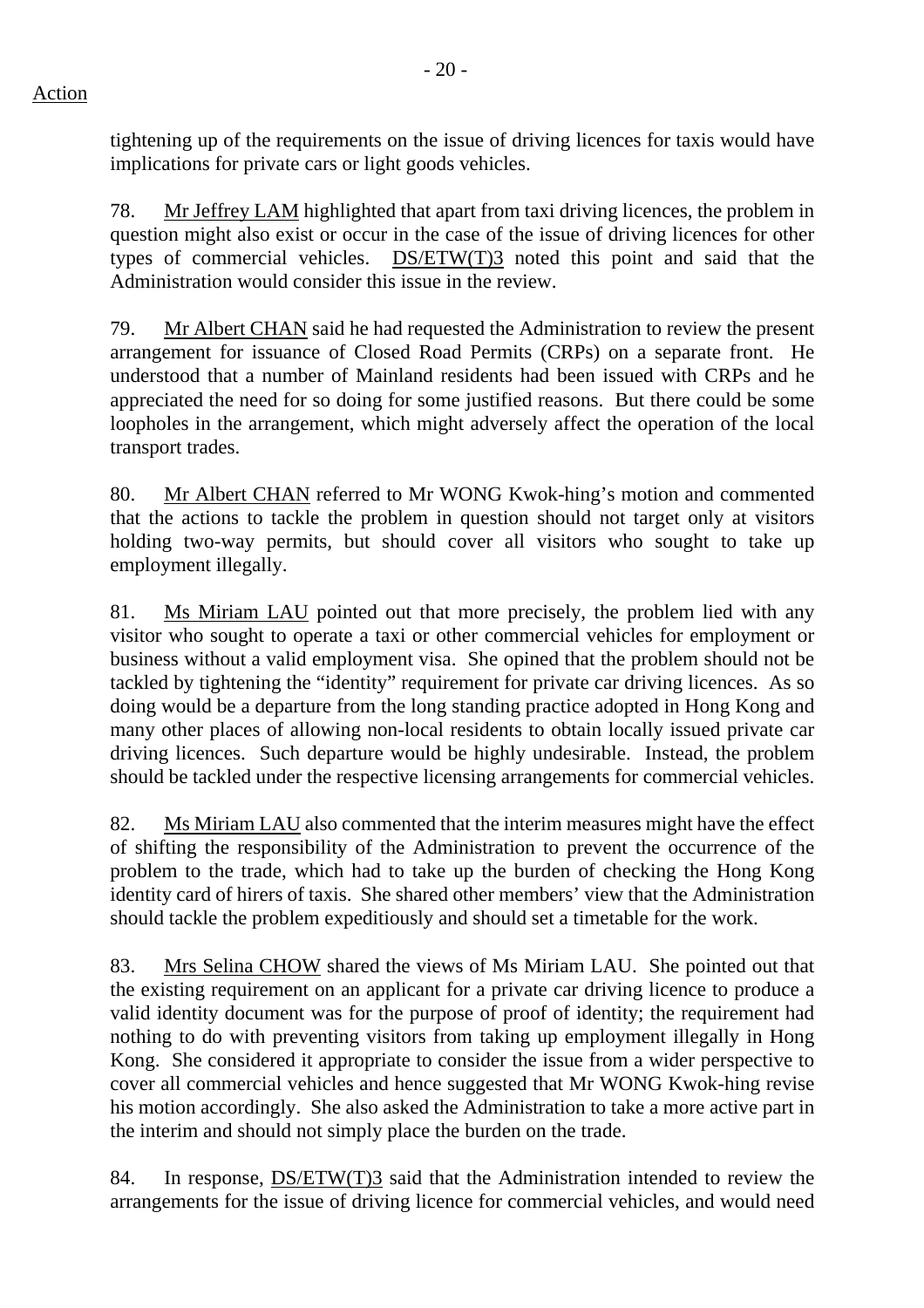more time to examine the possible implications of the required legislative amendments. The Administration considered that the interim measures being taken were very effective, as they could tackle the problem at the frontline level. So far, the measures had worked well. That said, the Immigration Department would continue their vigorous enforcement actions against illegal employment in the transport trade in collaboration with the Transport Department (TD).

85. Ms LI Fung-ying opined that the Administration should indicate a definite timetable for the required legislative amendments and should make needed improvements to the various interim measures. In response to Ms LI comments on the impreciseness of the information in the notice to be issued by TD to applicants for taxi driving licences as set out in paragraph 8(c) of the Administration's paper, DS/ETW(T)3 clarified that the notice to be issued would set out clearly the relevant legislative provisions as mentioned in paragraph 4 of the Administration's paper.

86. Mr WONG Kwok-hing informed the meeting that taking into the views expressed by members at the meeting, he had revised his motion as follows –

「本會促請運輸署及有關部門必須盡快修訂法例,以堵塞沒有有效工 作簽證的非本地居民領取的士等駕駛執照的漏洞,並定出修訂法例的 時間表。」

### English translation

"That this Panel urges the Transport Department and other relevant departments to expeditiously amend the relevant legislation to plug the loophole whereby non-local residents without a valid employment visa can obtain a taxi driving licence, and to set the timetable for amending the legislation."

Members unanimously agreed to the motion. The Chairman declared that the motion was passed.

Admin 87. The Chairman requested the Administration to take note of the motion and take follow-up actions accordingly. Members agreed that the Panel would discuss the subject again in around December 2005.

### **VII Any other business**

88. There being no other business, the meeting ended at 12:55 pm.